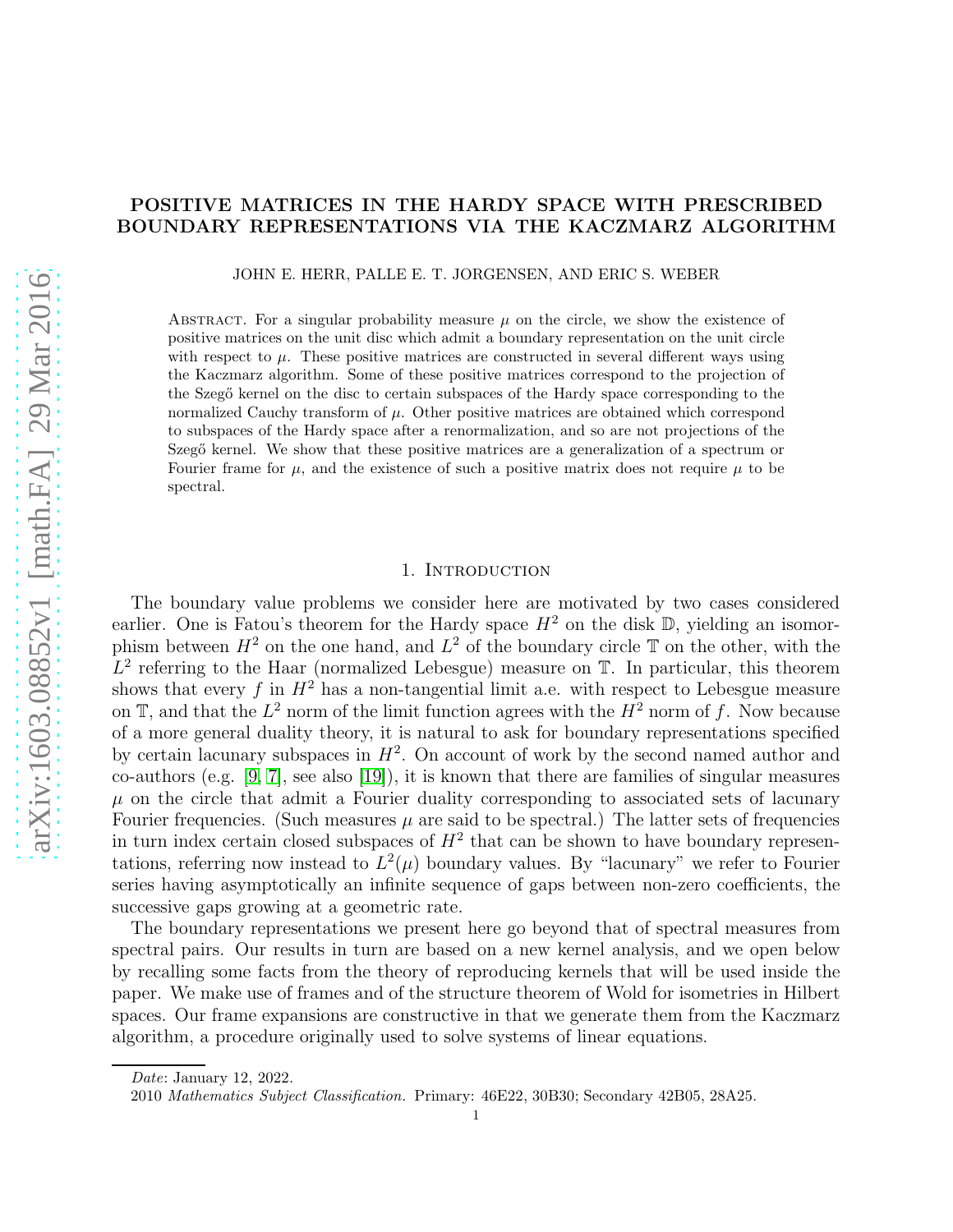The classical Hardy space  $H^2$  consists of those holomorphic functions f defined on  $D$ satisfying

(1) 
$$
||f||_{H^2}^2 := \sup_{0 < r < 1} \int_0^1 |f(re^{2\pi ix})|^2 \, dx < \infty.
$$

It is well-known that an equivalent description of  $H^2$  is as the space of holomorphic functions on D with square-summable coefficients:

$$
H^{2} = \left\{ \sum_{n=0}^{\infty} c_n z^n \middle| \sum_{n=0}^{\infty} |c_n|^2 < \infty \right\},\,
$$

where the norm is then equivalently given by

$$
||f||_{H^2}^2 = \sum_{n=0}^{\infty} |c_n|^2.
$$

In addition, for each  $f \in H^2$ , there exists a (unique) function  $f^* \in L^2(\mathbb{T})$ , which we shall call the Lebesgue boundary function of  $f$ , such that

(2) 
$$
\lim_{r \to 1^{-}} \int_{0}^{1} |f(re^{2\pi ix}) - f^{*}(e^{2\pi ix})|^{2} dx = 0.
$$

In fact,  $\lim_{r\to 1^-} f(re^{2\pi ix}) = f^*(e^{2\pi ix})$  pointwise for almost every x. If  $f(z) = \sum_{n=0}^{\infty} a_n z^n$ and  $g(z) = \sum_{n=0}^{\infty} b_n z^n$  are two members of  $H^2$ , the inner product of f and g in  $\overline{H}^{2-\infty}$  and be described in two ways:

<span id="page-1-1"></span>
$$
\langle f, g \rangle_{H^2} = \sum_{n=0}^{\infty} a_n \overline{b_n} = \int_0^1 f^*(e^{2\pi i x}) \overline{g^*(e^{2\pi i x})} dx.
$$

Because the point-evaluation functionals on the Hardy space are bounded, the Hardy space is a reproducing kernel Hilbert space. Its kernel is the classical Szegő kernel  $k(z, w) =: k_z$ , defined by

$$
k_z(w) := \frac{1}{1 - \overline{z}w}.
$$

We then have

<span id="page-1-0"></span>
$$
f(z) = \langle f, k_z \rangle_{H^2} = \int_0^1 f^*(e^{2\pi ix}) \overline{k_z^*(e^{2\pi ix})} dx
$$

for all  $f \in H^2$ . In particular,

(3) 
$$
k_z(w) := \int_0^1 k_z^*(e^{2\pi ix}) \overline{k_w^*(e^{2\pi ix})} dx.
$$

Equation [\(3\)](#page-1-0) shows that the Szegő kernel reproduces itself with respect to what is, by some definition, its boundary. The measure on the circle used to define  $k_z^*$  in [\(2\)](#page-1-1) is Lebesgue measure, as is the measure in [\(3\)](#page-1-0). The intent of this paper is to show that among the functions in the Hardy space, there are a host of other kernels that reproduce with respect to their boundaries. However, these boundary functions will not be taken with respect to Lebesgue measure, but with respect to a given singular measure, and the integration of these boundary functions will also be done with respect to this measure. We consider two main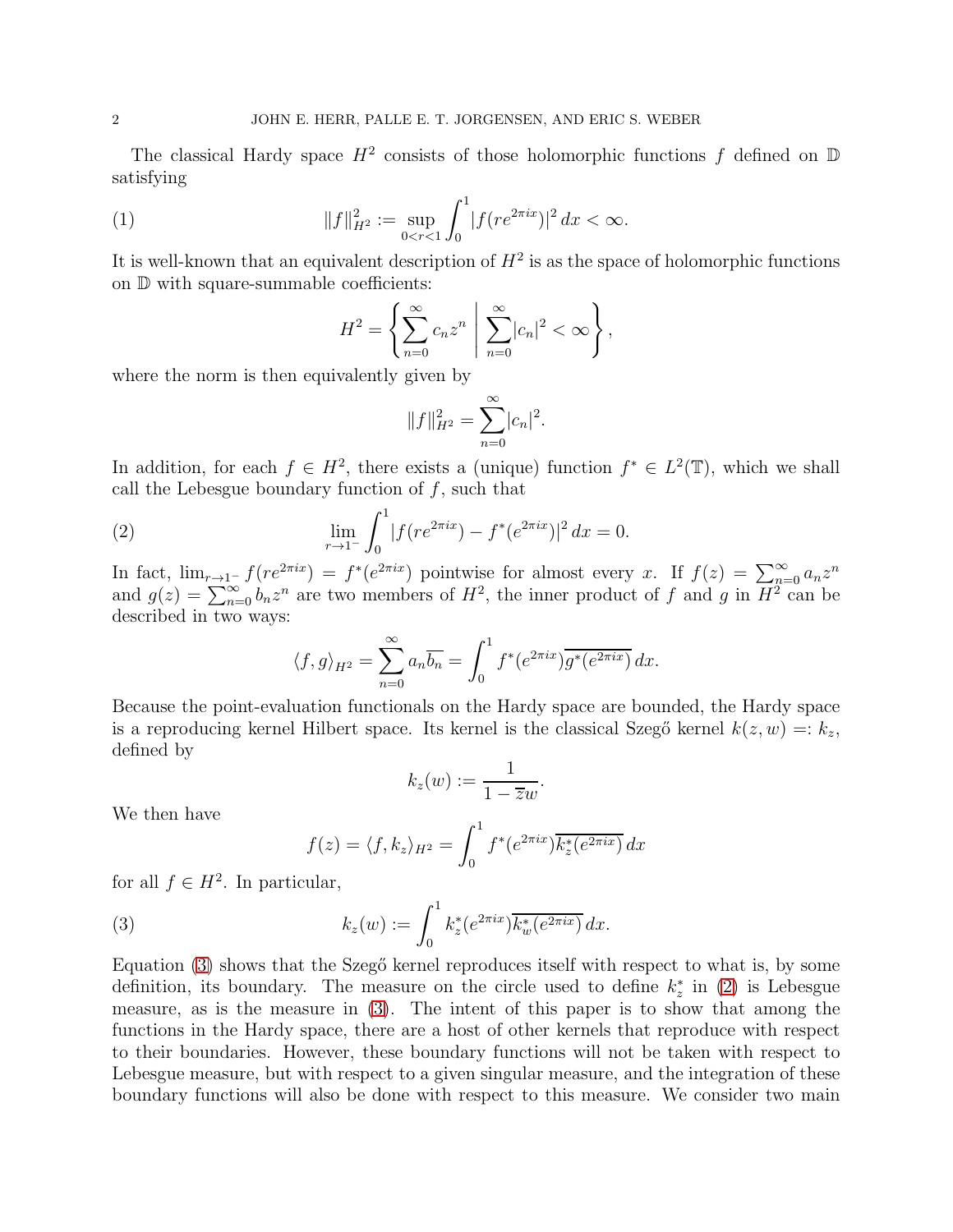questions: which positive matrices does the Hardy space contain that reproduce themselves by boundary functions with respect to a given measure, and with respect to which measures will a positive matrix reproduce itself by boundary functions?

*Remark* 1. In this paper, we will be dealing with measures  $\mu$  on the unit circle. The unit circle  $\mathbb{T} := \{z \in \mathbb{C} : |z| = 1\}$  and its topology shall be identified with  $[0, 1)$  via the relation  $\xi = e^{2\pi ix}$  for  $\xi \in \mathbb{T}$  and  $x \in [0,1)$ . We will regard the measures  $\mu$  as being supported on [0, 1]. A function  $f(\xi)$  defined on  $\mathbb T$  (for example, a boundary function) may be regarded as being in  $L^2(\mu)$  if  $f(e^{2\pi ix}) \in L^2(\mu)$ . For aesthetics, the inner product (norm) in  $L^2(\mu)$  will be denoted  $\langle \cdot, \cdot \rangle_{\mu}$  ( $\|\cdot\|_{\mu}$ ) rather than  $\langle \cdot, \cdot \rangle_{L^2(\mu)}$  ( $\|\cdot\|_{L^2(\mu)}$ ). The subscript will be suppressed where context suffices. A measure  $\mu$  will be called *singular* if it is a Borel measure that is singular with respect to Lebesgue measure.

**Definition 1.** If  $\mu$  is a finite Borel measure on [0, 1) and  $f(z)$  is an analytic function on  $\mathbb{D}$ , we say that  $f^* \in L^2(\mu)$  is an  $L^2(\mu)$ -boundary function of f if

$$
\lim_{r \to 1^-} ||f^*(x) - f(re^{2\pi ix})||_{\mu} = 0.
$$

If a function possesses an  $L^2(\mu)$ -boundary function, then clearly that boundary function is unique. The  $L^2(\mu)$ -boundary function of a function  $f : \mathbb{D} \to \mathbb{C}$  shall be denoted  $f^*_\mu$ , but we omit the subscript when context precludes ambiguity.

**Definition 2.** A positive matrix (in the sense of E. H. Moore) on a domain  $E$  is a function  $K(z, w) : E \times E \to \mathbb{C}$  such that for all finite sequences  $\zeta_1, \zeta_2, \ldots, \zeta_n \in E$ , the matrix

 $(K(\zeta_j,\zeta_i))_{ij}$ 

is positive semidefinite. We will usually write  $K_z(w)$  instead of  $K(z, w)$ , to emphasize that each fixed z yields a function in w. Given a positive matrix  $K_z(w)$ , we will use the bare notation K to refer to the set  $\{K_z : z \in E\}$  of functions from E to C comprising it, though sometimes we will use K to refer to the positive matrix itself as a function from  $E \times E$  to C.

Our interest is in positive matrices on  $E = \mathbb{D}$ , and more specifically those residing in  $H^2(\mathbb{D})$ . Recall that the classical Hardy space is a reproducing kernel Hilbert space. We therefore desire to find subspaces of the Hardy space that not only are Hilbert spaces with respect to the  $L^2(\mu)$ -boundary norm, but are in fact reproducing kernel Hilbert spaces with respect to this norm. The classical Moore-Aronszajn Theorem connects positive matrices to reproducing kernel Hilbert spaces [\[3\]](#page-21-3):

**Theorem** (Moore-Aronszajn). To every positive matrix  $K_z(w)$  on a domain E there corresponds one and only one class of functions on E with a uniquely determined quadratic form in it, forming a Hilbert space and admitting  $K_z(w)$  as a reproducing kernel. This class of functions is generated by all functions of the form  $\sum_{k=1}^{n} \xi_k \overline{K}_{z_k}(w)$ , with norm given by

$$
\left\| \sum_{k=1}^n \xi_k K_{z_k}(w) \right\|^2 = \sum_{i,j=1}^n K_{z_j}(z_i) \overline{\xi_i} \xi_j.
$$

Conversely, every reproducing kernel of a Hilbert space of functions on a common domain is a positive matrix. Let us then define two sets of interest: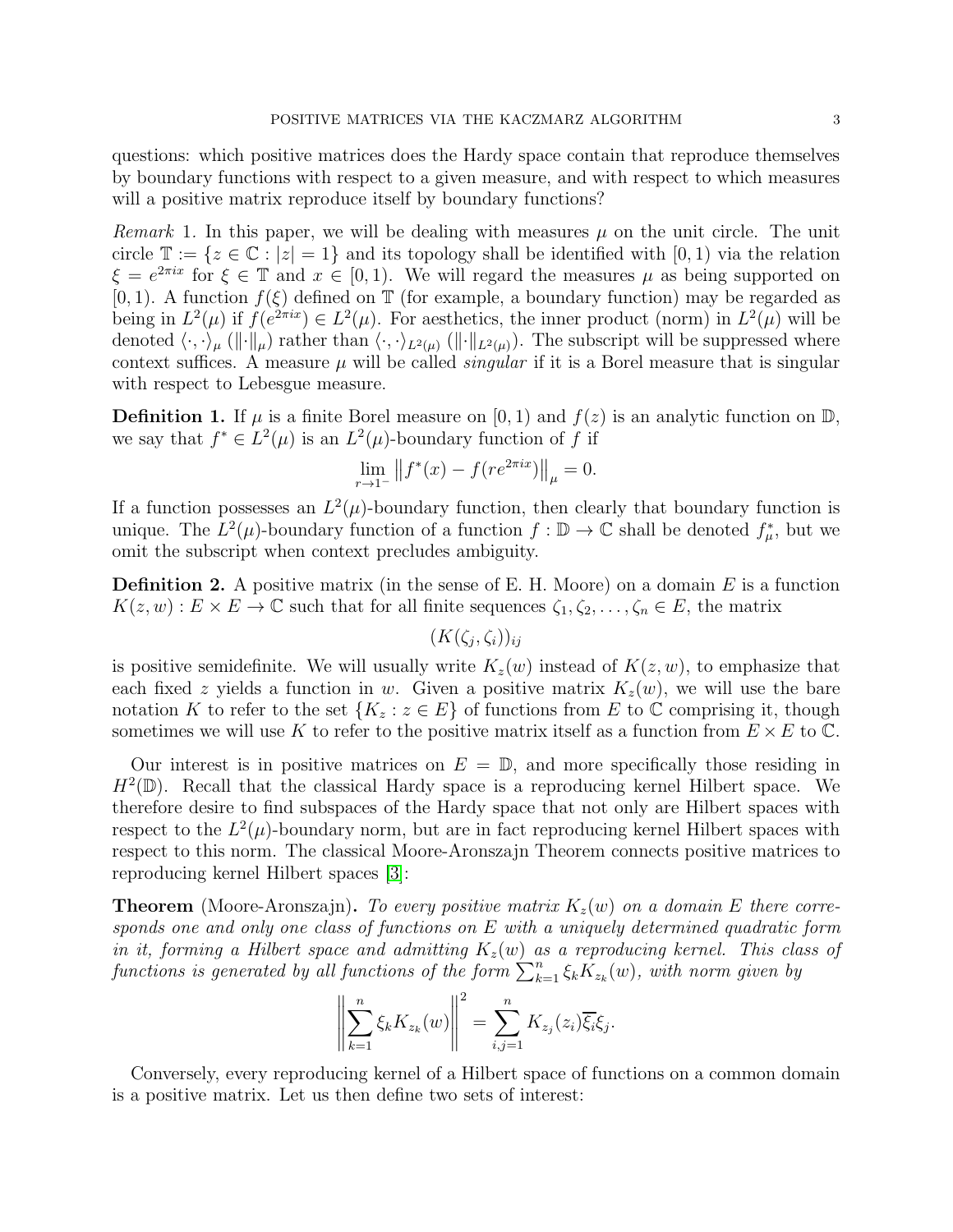**Definition 3.** Let  $\mu$  be a nonnegative Borel measure on [0, 1]. We define  $\mathcal{K}(\mu)$  to be the set of positive matrices K on  $\mathbb D$  such that for each fixed  $z \in \mathbb D$ ,  $K_z$  possesses an  $L^2(\mu)$ -boundary  $K_z^*$ , and  $K_z(w)$  reproduces itself with respect to integration of these  $L^2(\mu)$ -boundaries, i.e.

<span id="page-3-0"></span>
$$
K_z(w) = \int_0^1 K_z^*(x) \overline{K_w^*(x)} d\mu(x)
$$

for all  $z, w \in \mathbb{D}$ .

**Definition 4.** Let K be a positive matrix on  $\mathbb{D}$ . We define  $\mathcal{M}(K)$  to be the set of nonnegative Borel measures  $\mu$  on [0, 1) such that for each fixed  $z \in \mathbb{D}$ ,  $K_z$  possesses an  $L^2(\mu)$ -boundary  $K_z^*$ , and  $K_z(w)$  reproduces itself with respect to integration of these  $L^2(\mu)$ -boundaries.

**Definition 5.** A sequence  $\{x_n\}_{n=0}^{\infty}$  in a Hilbert space  $\mathbb{H}$  is called a frame [\[6\]](#page-21-4) if there exist positive constants  $A$  and  $B$  such that

(4) 
$$
A||\phi||^2 \leq \sum_{n=0}^{\infty} |\langle \phi, x_n \rangle|^2 \leq B||\phi||^2
$$

for all  $\phi \in \mathbb{H}$ . If  $\{x_n\}_{n=0}^{\infty}$  satisfies (possibly only) the right-hand inequality in [\(4\)](#page-3-0), it is called a Bessel sequence. If  $A = B$ , the frame is called tight, and if  $A = B = 1$ , it is called a Parseval frame.

**Definition 6.** Let  $\{x_n\}_{n=0}^{\infty}$  be a frame in a Hilbert space  $\mathbb{H}$ . A frame  $\{y_n\}_{n=0}^{\infty}$  in  $\mathbb{H}$  is a dual frame of  $\{x_n\}_{n=0}^{\infty}$  if

(5) 
$$
\sum_{n=0}^{\infty} \langle \phi, x_n \rangle y_n = \phi \text{ for all } \phi \in \mathbb{H}.
$$

If [\(5\)](#page-3-1) is satisfied, then it is necessarily also true that

<span id="page-3-1"></span>
$$
\sum_{n=0}^{\infty} \langle \phi, y_n \rangle x_n = \phi \text{ for all } \phi \in \mathbb{H}.
$$

Thus, frame duality is symmetric. A given frame will generally have many dual frames, but every frame possesses a unique canonical dual frame. A Parseval frame is its own canonical dual.

The quaternary Cantor measure  $\mu_4$  is the restriction of the  $\frac{1}{2}$ -dimensional Hausdorff measure to the quaternary Cantor set. Likewise, the ternary Cantor measure  $\mu_3$  is the restriction of the  $\frac{\ln(2)}{\ln(3)}$ -dimensional Hausdorff measure to the ternary Cantor set. In [\[9\]](#page-21-0), Jorgensen and Pedersen showed that the quaternary Cantor measure is spectral. That is, there exists a set  $\Gamma \subset \mathbb{Z}$  such that the set of complex exponentials  $\{e^{2\pi i \lambda x}\}_{\lambda \in \Gamma}$  is an orthonormal basis of  $L^2(\mu_4)$ . From this, Dutkay and Jorgensen [\[7\]](#page-21-1) constructed a positive matrix  $G_{\Gamma}$  inside  $H^2$ that reproduces itself both in  $H^2$  and with respect to  $L^2(\mu_4)$ -boundary integration. Thus  $G_{\Gamma} \in \mathcal{K}(\mu_4)$ .

In [\[9\]](#page-21-0), it was also shown that  $\mu_3$  is not spectral. Thus, it is not possible to construct a positive matrix for  $\mu_3$  in the same way as for  $\mu_4$ . However, it is sufficient for  $\mu_3$  to possess an exponential frame: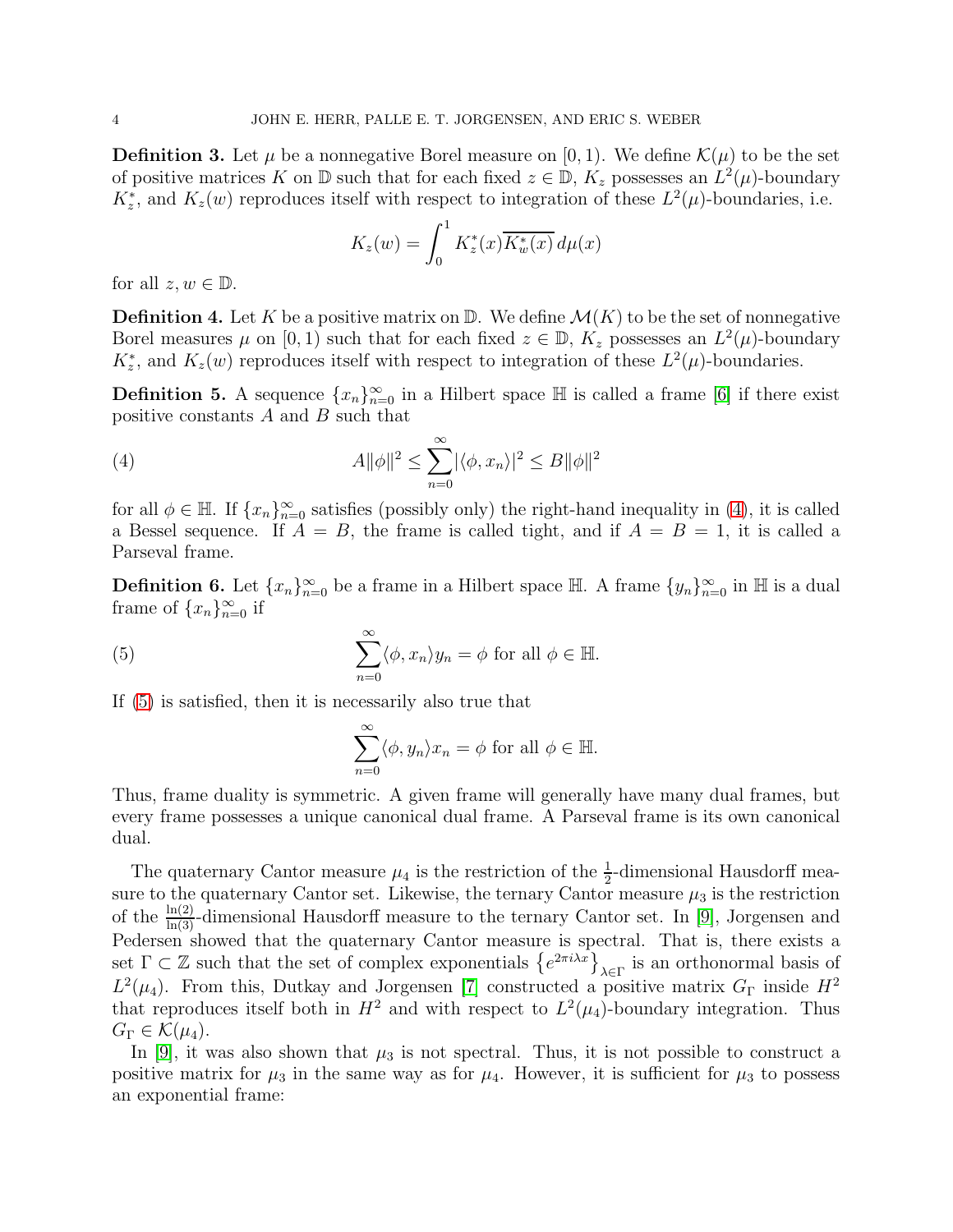**Proposition.** If there exists a sequence  $\{n_j\}_{j=0}^{\infty}$  of nonnegative integers such that  $\{e^{2\pi i n_j x}$ :  $j \geq 0$   $\subset L^2(\mu)$  is a frame, then  $\mathcal{K}(\mu)$  is nonempty.

We will prove a generalization of this result in Theorem [4.](#page-10-0) It is still unknown whether  $\mu_3$  possesses an exponential frame. Despite this seeming impediment, in this paper we will show not only that  $\mathcal{K}(\mu_3)$  is nonempty, but that it contains infinitely many members within  $H^2$ . In fact, we will show this for all singular probability measures on [0, 1).

## 2. KERNELS IN  $\mathcal{K}(\mu)$  That Are Also  $H^2$  Kernels

In our first step to show that for  $\mu$  a singular probability measure  $\mathcal{K}(\mu)$  has a rich variety of inhabitants, we consider when projections of the Szegő kernel onto appropriate subspaces of  $H^2$  will be elements in  $\mathcal{K}(\mu)$ . For the measure  $\mu$ , there is a canonical subspace of  $H^2$ identified with  $\mu$ -it is the image of  $L^2(\mu)$  under the Normalized Cauchy transform, which also is a de Branges-Rovnyak space. This subspace will give rise to many kernels in  $\mathcal{K}(\mu)$ .

**Definition 7.** A function  $b \in H^{\infty}(\mathbb{D})$  (the space of bounded holomorphic functions on  $\mathbb{D}$ ) is said to be inner if the radial limits  $b^*(e^{2\pi ix}) := \lim_{r \to 1^-} b(re^{2\pi ix})$  exist for almost all  $x \in [0,1)$ with respect to Lebesgue measure and  $|b^*(e^{2\pi ix})|=1$  for almost all x.

There is a one-to-one correspondence between the nonconstant inner functions b and the finite nonnegative singular measures  $\mu$  on [0, 1) given by the Herglotz representation:

<span id="page-4-0"></span>(6) 
$$
\operatorname{Re}\left(\frac{1+b(z)}{1-b(z)}\right) = \int_0^1 \frac{1-|z|^2}{|e^{2\pi ix}-z|^2} d\mu(x).
$$

For a singular measure  $\mu$  and an inner function b related in this way, we will say that  $\mu$  is the measure "corresponding" to b, or that b is the inner function "corresponding" to  $\mu$ .

Let S denote the forward shift on  $H^2$ , i.e.  $Sf(z) = zf(z)$ . Beurling's Theorem says that the nontrivial invariant subspaces for S are those subspaces of  $H^2$  of the form  $bH^2$ , where b is an inner function. The nontrivial invariant subspaces of the backward shift  $S^*$  $\left(S^*f(z) = \frac{f(z)-f(0)}{z}\right)$  are then of the form  $H^2 \ominus bH^2$ , where b is inner. For each  $b \in H^{\infty}$ , there is a de Branges-Rovnyak space  $\mathcal{H}(b)$  [\[5,](#page-21-5) [1\]](#page-21-6), which is by definition the range of the operator  $A = (I - T_b T_{\overline{b}})^{1/2}$ :  $H^2 \to H^2$  along with the Hilbert space structure that makes A a partial isometry from  $H^2$  to  $\mathcal{H}(b)$ . (Here  $T_b$  is the Toeplitz operator with symbol b.) In this paper, we are only concerned with the situation in which  $b$  is inner, and in that case we have  $\mathcal{H}(b) = H^2 \ominus bH^2$  with the norm inherited from  $H^2$ . For a complete treatment, see Sarason's book [\[17\]](#page-21-7).

**Definition 8.** For a finite nonnegative Borel measure  $\mu$  on [0, 1], we define the normalized Cauchy transform  $V_\mu$  from  $L^1(\mu)$  to the set of functions on  $\mathbb{C} \setminus \mathbb{T}$  by

<span id="page-4-1"></span>(7) 
$$
V_{\mu}f(z) = \frac{\int_0^1 \frac{f(x)}{1 - ze^{-2\pi ix}} d\mu(x)}{\int_0^1 \frac{1}{1 - ze^{-2\pi ix}} d\mu(x)}.
$$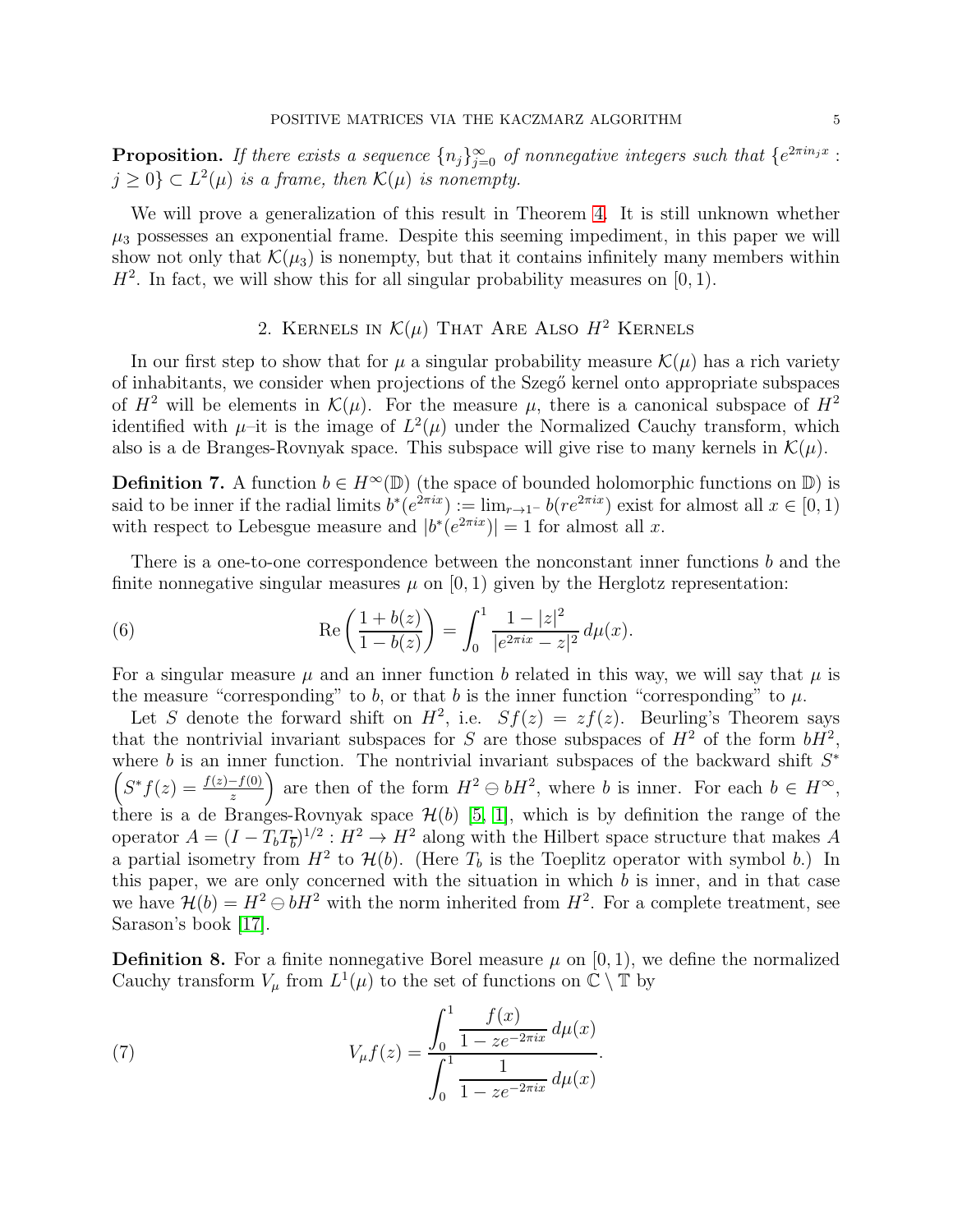If  $\mu$  is a singular probability measure on [0, 1) with corresponding inner function b, then  $V_{\mu}$  is an isometry of  $L^2(\mu)$  onto  $\mathcal{H}(b)$  [\[4,](#page-21-8) [16,](#page-21-9) [15,](#page-21-10) [8\]](#page-21-11).

<span id="page-5-5"></span>The unnormalized Cauchy transform shall here be denoted  $C_{\mu}$  (in [\[17\]](#page-21-7),  $K_{\mu}$ ):

(8) 
$$
C_{\mu}f(z) = \int_0^1 \frac{f(x)}{1 - ze^{-2\pi ix}} d\mu(x).
$$

Define  $e_{\lambda}(x) := e^{2\pi i \lambda x}$ . In [\[8\]](#page-21-11), it was proved that if  $\mu$  is a singular probability measure, then the sequence  $\{g_n\}_{n=0}^{\infty}$  defined by

<span id="page-5-0"></span>(9) 
$$
g_0 = e_0
$$
,  $g_n = e_n - \sum_{i=0}^{n-1} \langle e_n, e_i \rangle g_i$ .

is a Parseval frame in  $L^2(\mu)$  satisfying

<span id="page-5-1"></span>(10) 
$$
\sum_{n=0}^{\infty} \langle f, g_n \rangle e_n = f
$$

in norm for all  $f \in L^2(\mu)$ . Equations [\(9\)](#page-5-0) and [\(10\)](#page-5-1) are referred to as the Kaczmarz algorithm [\[10,](#page-21-12) [11\]](#page-21-13). Equation [\(10\)](#page-5-1) can be interpreted as a Fourier expansion of  $f \in L^2(\mu)$ ; see also [\[15,](#page-21-10) [20\]](#page-21-14).

<span id="page-5-6"></span>There exists a sequence  $\{\alpha_n\}$  of scalars (depending on  $\mu$ ) such that

(11) 
$$
g_n = \sum_{i=0}^n \overline{\alpha_{n-i}} e_i
$$

for all  $n \in \mathbb{N}_0$ . This sequence is obtained by inverting a lower triangular banded matrix whose jk-th entry is  $\hat{\mu}(j - k)$ . For an explicit expression, see [\[8\]](#page-21-11). The following was also proved:

<span id="page-5-2"></span>**Theorem A** ([\[8\]](#page-21-11)). If  $\mu$  is a singular probability measure, then for all  $f \in L^2(\mu)$ ,

(12) 
$$
V_{\mu}f(z) = \sum_{n=0}^{\infty} \langle f, g_n \rangle z^n.
$$

The following is proven in [\[15\]](#page-21-10); we give an alternate proof here using Theorem [A.](#page-5-2)

<span id="page-5-4"></span>**Proposition 1.** If  $\mu$  is a singular probability measure and  $f \in L^2(\mu)$ , then f is an  $L^2(\mu)$ boundary function of  $V_{\mu}f(z)$ . Consequently, for any  $F \in \mathcal{H}(b)$ ,  $V_{\mu}^{-1}F = F^*$ .

*Proof.* Since the sum in [\(10\)](#page-5-1) is summable in  $L^2(\mu)$ , it is Abel summable, and hence by [\(12\)](#page-5-3) we have that

<span id="page-5-3"></span>
$$
\lim_{r \to 1^{-}} V_{\mu} f(re^{2\pi ix}) = \lim_{r \to 1^{-}} \sum_{n=0}^{\infty} \langle f, g_{n} \rangle r^{n} e_{n} = \sum_{n=0}^{\infty} \langle f, g_{n} \rangle e_{n} = f
$$

in the  $L^2(\mu)$  norm. Hence, f is an  $L^2(\mu)$ -boundary function of  $V_\mu f(z)$ .

Now if  $F \in \mathcal{H}(b)$ , then by bijectivity of  $V_{\mu}$ , there exists a  $f \in L^2(\mu)$  such that  $V_{\mu}f(z) =$  $F(z)$ . Then f is an  $L^2(\mu)$ -boundary of  $V_\mu f(z) = F(z)$ , and since an  $L^2(\mu)$ -boundary is unique, we have  $F^* = f$ . Hence,  $V_{\mu}^{-1}F = F^*$ .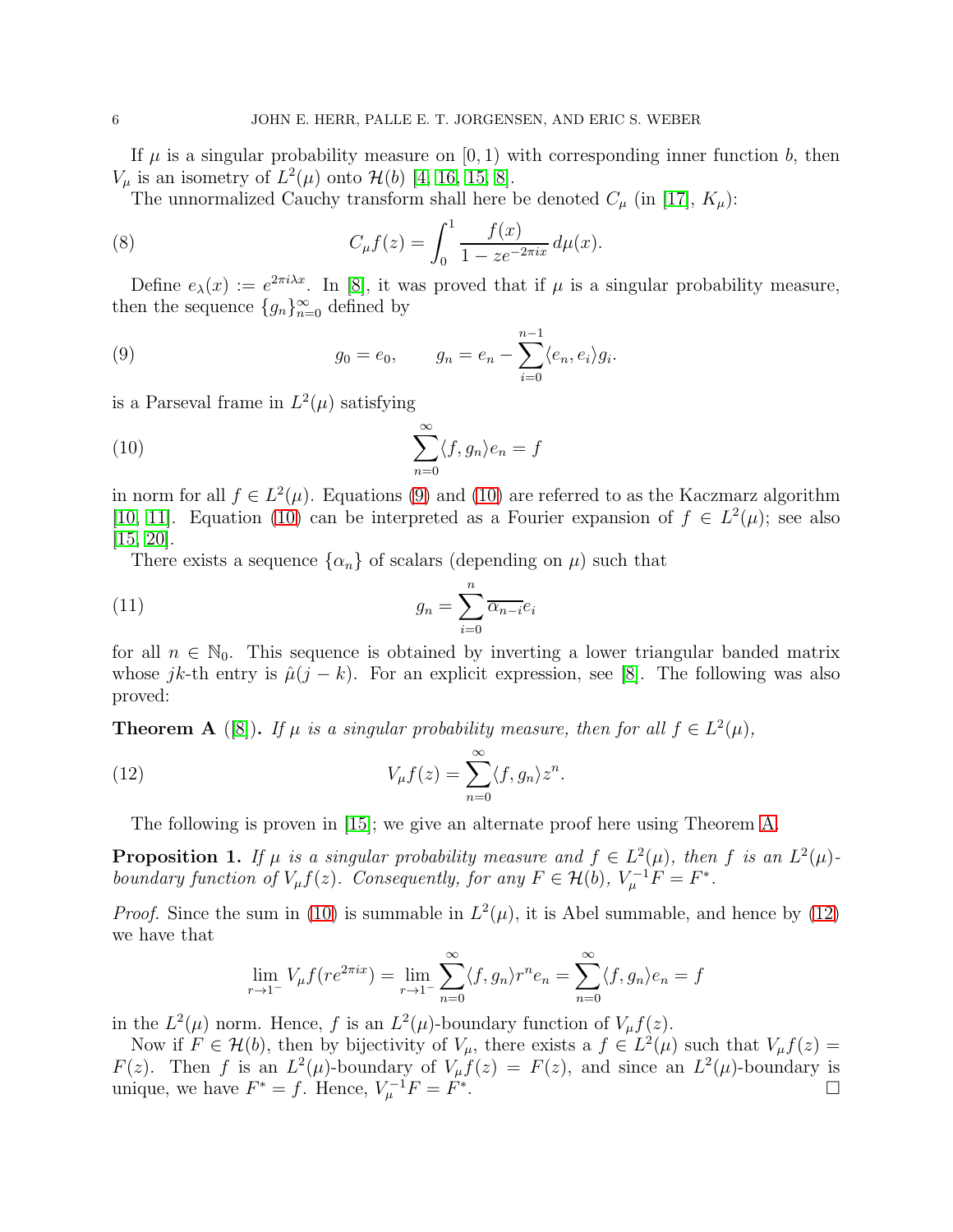<span id="page-6-3"></span>**Corollary 1.** If  $\mu$  is a singular probability measure with corresponding inner function b, then for any  $f(z), j(z) \in \mathcal{H}(b)$ , we have

(13) 
$$
\langle f, j \rangle_{\mathcal{H}(b)} = \langle f^*, j^* \rangle_{\mu},
$$

where  $f^*$  and  $j^*$  are the  $L^2(\mu)$ -boundary functions of f and j, respectively.

*Proof.* Since  $V_{\mu}$  is an isometry from  $L^2(\mu)$  to  $\mathcal{H}(b)$ , Proposition [1](#page-5-4) implies

$$
\langle f, j \rangle_{\mathcal{H}(b)} = \langle V_{\mu}^{-1} f, V_{\mu}^{-1} j \rangle_{\mu} = \langle f^*, j^* \rangle_{\mu}.
$$

Thus, for inner functions b with  $b(0) = 0$ , functions in  $\mathcal{H}(b)$  not only have Lebesgue boundaries, but also  $L^2(\mu)$ -boundaries, and the norm of  $\mathcal{H}(b)$  is equal to boundary integration with respect to either boundary/measure pair. As an ordinary subspace of  $H^2$ ,  $\mathcal{H}(b)$  is of course a reproducing kernel Hilbert space. Let  $k_z(w) \in H^2$  denote the Szegő kernel of  $H^2$ . It is known (see [\[17\]](#page-21-7)) that the kernel of  $\mathcal{H}(b)$  is given by

<span id="page-6-1"></span>
$$
k_z^b(w) = (1 - \overline{b(z)}b(w))k_z(w).
$$

Using [\(12\)](#page-5-3), we give the following alternative form:

<span id="page-6-4"></span>**Theorem 1.** Let  $\mu$  be a singular probability measure with corresponding inner function b and associated sequence  $\{g_n\}_{n=0}^{\infty} \subset L^2(\mu)$  defined by [\(9\)](#page-5-0). Then

(14) 
$$
k_z^b(w) = \sum_{m=0}^{\infty} \sum_{n=0}^{\infty} \langle g_n, g_m \rangle_{\mu} \overline{z}^n w^m.
$$

*Proof.* We can combine [\(6\)](#page-4-0) with a result in  $[8]$  (which uses ideas in [\[11\]](#page-21-13)) to obtain that the inner function b satisfies

<span id="page-6-0"></span>(15) 
$$
b(z) = 1 - \frac{1}{C_{\mu}1(z)} = 1 - \sum_{n=0}^{\infty} \alpha_n z^n = -\sum_{n=1}^{\infty} \alpha_n z^n.
$$

Since the sequence  $\{g_n\}_{n=0}^{\infty}$  is Bessel,  $\sum_{n=0}^{\infty} \overline{z}^n g_n$  converges in  $L^2(\mu)$  for all  $z \in \mathbb{D}$ . Observe that for a fixed  $z \in \mathbb{D}$ ,

<span id="page-6-2"></span>
$$
\sum_{n=0}^{\infty} \overline{z}^n g_n = \sum_{n=0}^{\infty} \overline{z}^n \left( \sum_{j=0}^n \overline{\alpha_{n-j}} e_j \right)
$$

$$
= \sum_{j=0}^{\infty} \sum_{n=0}^{\infty} \overline{z}^{n+j} \overline{\alpha_n} e_j
$$

$$
= \left( \sum_{n=0}^{\infty} \overline{\alpha_n} \overline{z}^n \right) \left( \sum_{j=0}^{\infty} \overline{z}^j e_j \right)
$$

$$
= (1 - \overline{b(z)}) k_z^*.
$$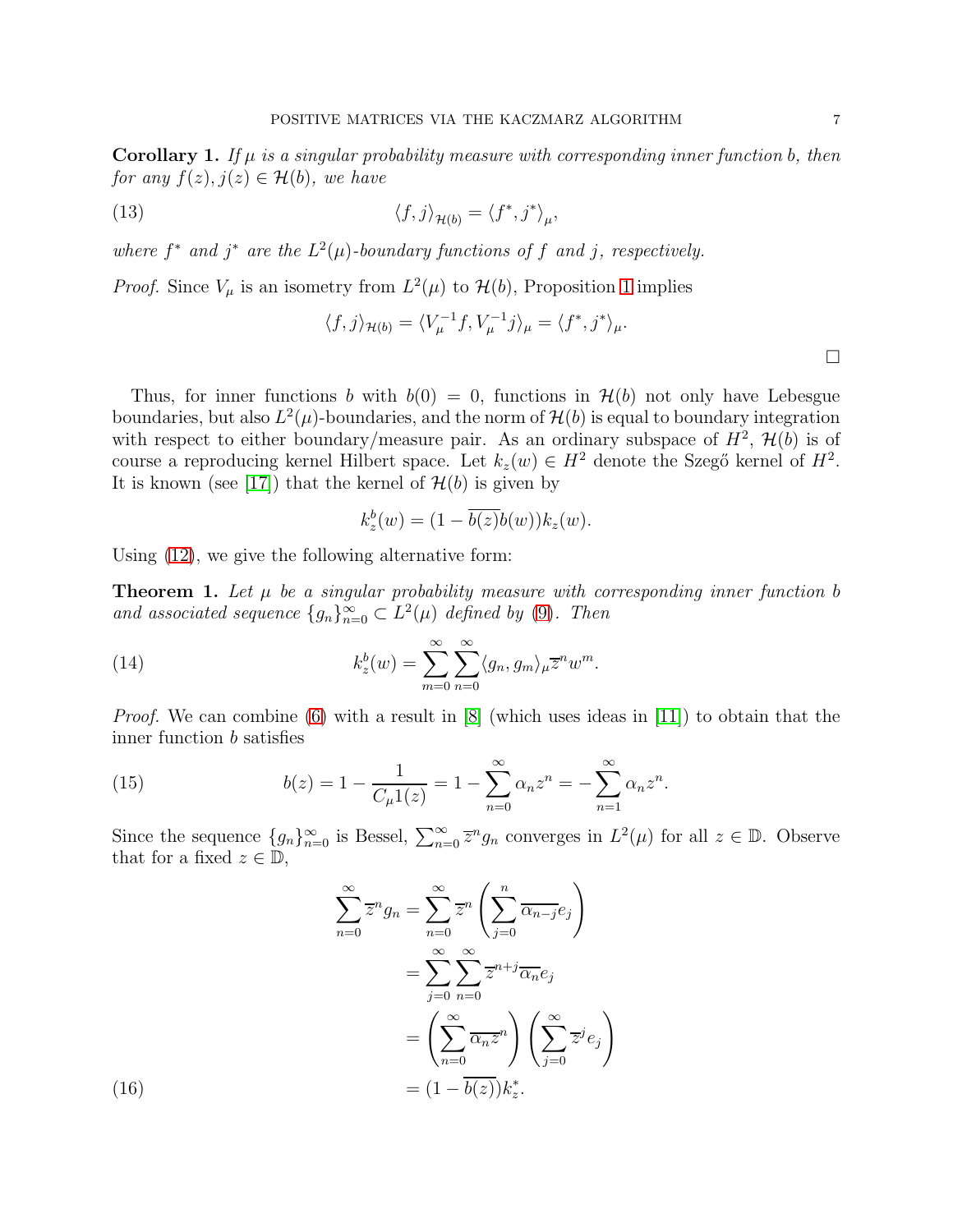The rearrangement of summation above is justified, because

$$
\sum_{j=0}^{\infty} \sum_{n=0}^{\infty} ||\overline{z}^{n+j} \overline{\alpha_n} e_j|| \leq \sum_{j=0}^{\infty} |z|^j \sqrt{\sum_{n=0}^{\infty} |z^2|^n} \sqrt{\sum_{n=0}^{\infty} |\alpha_n|^2} < \infty
$$

which shows that the sum converges absolutely. Recall from Theorem [A](#page-5-2) that for  $f \in L^2(\mu)$ ,  $V_{\mu}f(w) = \sum_{n=0}^{\infty} \langle f, g_n \rangle w^n$ . Therefore, we have

$$
V_{\mu}\left[\sum_{n=0}^{\infty}\overline{z}^{n}g_{n}\right](w) = \sum_{m=0}^{\infty}\left\langle\sum_{n=0}^{\infty}\overline{z}^{n}g_{n},g_{m}\right\rangle w^{m}
$$

$$
=\sum_{m=0}^{\infty}\sum_{n=0}^{\infty}\langle g_{n},g_{m}\rangle\overline{z}^{n}w^{m}.
$$

On the other hand, in [\[17\]](#page-21-7) it is computed via the Herglotz representation that

$$
C_{\mu}k_z^*(w) = (1 - \overline{b(z)})^{-1}(1 - b(w))^{-1}k_z^b(w).
$$

Therefore (by  $V_{\mu}$ 's original definition, but in accordance with [\(7\)](#page-4-1), [\(8\)](#page-5-5), and [\(15\)](#page-6-0)),

$$
V_{\mu}\left[ (1 - \overline{b(z)})k_z^* \right](w) := (1 - b(w))C_{\mu}\left[ (1 - \overline{b(z)})k_z^* \right](w)
$$

$$
= (1 - b(w))(1 - \overline{b(z)})C_{\mu}k_z(w)
$$

$$
= k_z^b(w).
$$

Equation [\(14\)](#page-6-1) now follows from Equation [\(16\)](#page-6-2).  $\Box$ 

<span id="page-7-0"></span>**Theorem 2.** If  $\mu$  is a singular probability measure on [0, 1) with corresponding inner function b, then  $k^b \in \mathcal{K}(\mu)$ , and  $\mu \in \mathcal{M}(k_z^b)$ .

*Proof.*  $k_z^b$  is a reproducing kernel of  $\mathcal{H}(b)$  with respect to the  $H^2$  norm. By Corollary [1,](#page-6-3) it reproduces itself with respect to  $L^2$  $(\mu)$ -boundary.

Remark 2. It should be noted that Proposition [1](#page-5-4) and Corollary [1](#page-6-3) are previously known. See, for example, Clark's influential paper [\[4\]](#page-21-8), Poltoratskii [\[15\]](#page-21-10), and Sarason's book [\[17\]](#page-21-7). Theorem [2](#page-7-0) is thus simply a formality. However, it can be proven another way, by combining Theorem [1](#page-6-4) with Theorem [4,](#page-10-0) which is to come.

<span id="page-7-1"></span>**Corollary 2.** If  $V \subseteq \mathcal{H}(b)$  is a closed subspace and  $P_V$  is the orthogonal projection onto V, then  $P_V k_z^b \in \mathcal{K}(\mu)$ .

Since the ternary Cantor measure  $\mu_3$  is singular, Theorem [2](#page-7-0) shows that  $\mathcal{K}(\mu_3)$  is nonempty, despite  $\mu_3$  being nonspectral. Corollary [2](#page-7-1) shows that  $\mathcal{K}(\mu_3)$  contains other members as well. We shall see that there are many more kernels in  $\mathcal{K}(\mu_3)$ , including some that lie outside  $\mathcal{H}(b)$ .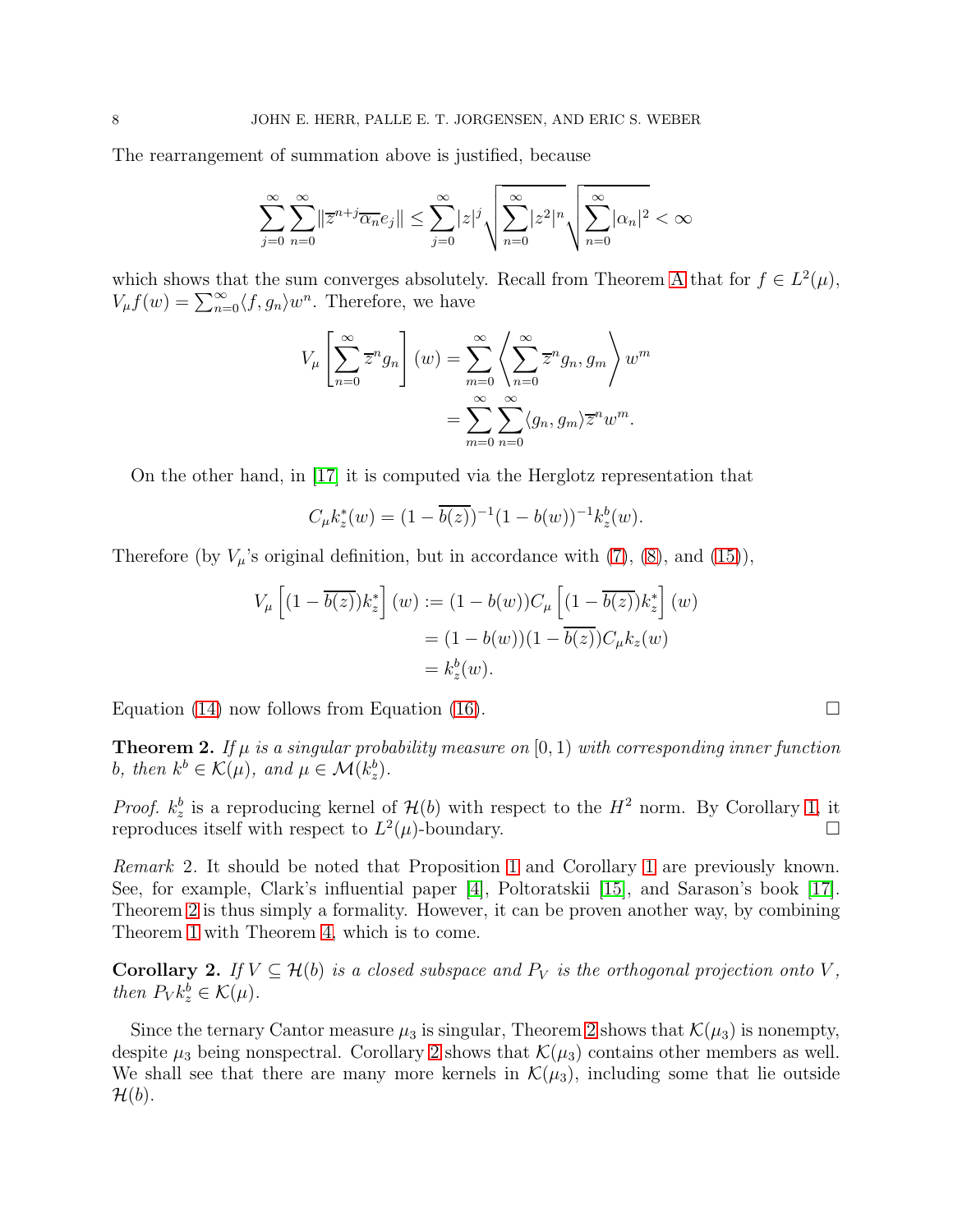2.1. Wold Decompositions. Let b be an inner function, and let  $\mu$  be its corresponding singular measure. Since the Toeplitz operator  $T_b: H^2 \to H^2$  is an isometry, and  $\mathcal{H}(b)$  is a wandering subspace for  $T_b$ , the Wold Decomposition Theorem [\[21\]](#page-21-15) implies

$$
H^2 = \bigoplus_{n=0}^{\infty} T_b^n \mathcal{H}(b).
$$

Although the Wold Decomposition Theorem is well-known [\[13,](#page-21-16) [12,](#page-21-17) [18\]](#page-21-18), we offer the following alternative proof for the present situation:

**Theorem 3.** Let  $\mu$  be a finite singular measure on [0,1], and let b be the inner function corresponding to  $\mu$  via the Herglotz representation. Then for any  $f \in H^2$ , there exists a unique sequence of functions  $\{\phi_n\}_{n=0}^{\infty} \subset \mathcal{H}(b)$  such that

$$
f = \sum_{n=0}^{\infty} \phi_n \cdot b^n.
$$

*Proof.* We know that  $k_z^b(w) = \frac{1 - b(z)b(w)}{1 - \overline{z}w}$  is the kernel of  $\mathcal{H}(b)$ . Thus,  $K_z(w) = \overline{b^n(z)}b^n(w)k_z^b(w) \in$  $b^{n} \mathcal{H}(b)$  for each n. (Indeed, it is easy to see it is the kernel of  $b^{n} \mathcal{H}(b)$ .) Now, let

$$
L = \overline{\operatorname{span}}\{b^n \cdot \phi : n \in \mathbb{N}_0, \phi \in \mathcal{H}(b)\}.
$$

For each  $k \in \mathbb{N}$ , we have that

$$
\sum_{n=0}^{k-1} \overline{b^n(z)} b^n(w) k_z^b(w) = \frac{1 - \overline{b^k(z)} b^k(w)}{1 - \overline{z}w} \in L.
$$

Now, observe that

$$
\left\| \frac{1 - \overline{b^k(z)} b^k(w)}{1 - \overline{z}w} - \frac{1}{1 - \overline{z}w} \right\|_{H^2}^2 = \int_{[0,1)} \frac{|b^k(z) b^{*k}(e^{2\pi i x})|^2}{|1 - \overline{z}e^{2\pi i x}|^2} dx
$$

$$
= \int_0^1 \frac{|b^k(z)|^2}{|1 - \overline{z}e^{2\pi i x}|^2} dx
$$

$$
\leq |b(z)|^{2k} C,
$$

where  $C = \frac{1}{1-|z|} > 0$ . Since b is inner, for each fixed  $z \in \mathbb{D}$ ,

$$
\lim_{k \to \infty} \frac{1 - \overline{b^k(z)} b^k(w)}{1 - \overline{z}w} = \frac{1}{1 - \overline{z}w}
$$

in the H<sup>2</sup>-norm. Thus,  $\frac{1}{1-\overline{z}w} \in L$  for each fixed  $z \in \mathbb{D}$ . Since  $k_z(w) = \frac{1}{1-\overline{z}w}$  is the kernel of  $H^2$ , this implies  $L = H^2$ .

Since  $T_b$  is an isometry, and  $\mathcal{H}(b)$  is the orthogonal complement of the range of  $T_b$ , it follows readily that  $b^n \mathcal{H}(b) \perp b^k \mathcal{H}(b)$  for all  $n \neq k$  and thus

$$
f = \sum_{n=0}^{\infty} \phi_n \cdot b^n,
$$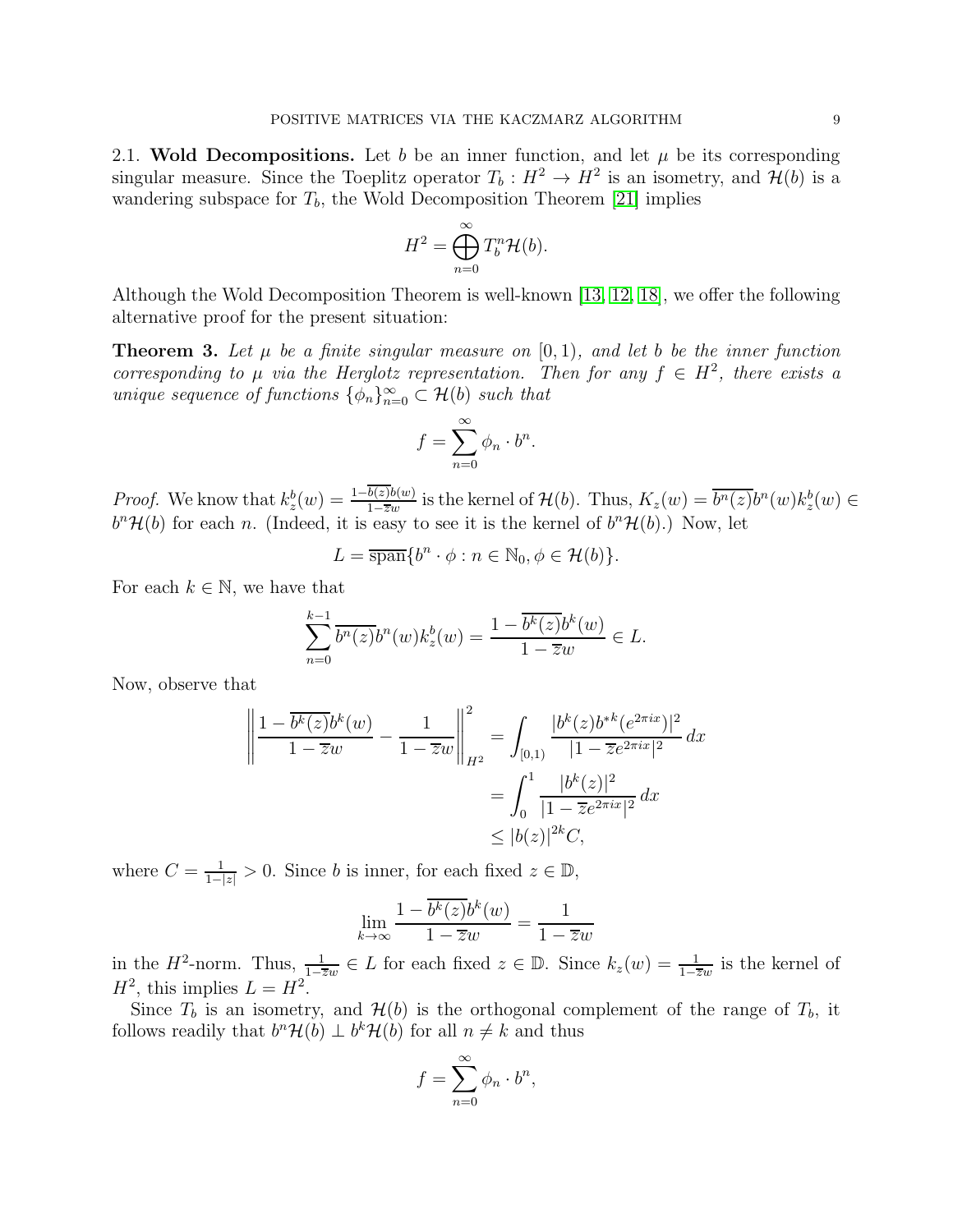where  $\phi_n$  is the unique member of  $\mathcal{H}(b)$  such that  $\phi_n \cdot b^n$  is the orthogonal projection of f onto  $b^n\mathcal{H}(b)$ .  ${}^{n}\mathcal{H}(b).$ 

It is easy to show that for  $f \in \mathcal{H}(b)$ ,  $(bf)^* = f^*$ , and so every element of  $b^n\mathcal{H}(b)$  has an  $L^2(\mu)$ -boundary. Therefore, if the Wold decomposition of a function  $f \in H^2$  is a finite sum, it has an  $L^2(\mu)$ -boundary. Thus, the Wold Decomposition shows, among other things, that the set of functions in  $H^2$  possessing  $L^2(\mu)$ -boundary is dense.

**Proposition 2.** Let  $\mu$  be a singular probability measure with corresponding inner function b. Suppose  $V_0, V_1, \ldots, V_N$  are mutually orthogonal closed subspaces of  $\mathcal{H}(b)$ . Let  $k_z^{(n)}(w)$  denote the kernel of  $V_n$ . Then the space  $W = \bigoplus_{n=0}^{N} b^n V_n$  is a reproducing kernel Hilbert space with respect to the norm of  $L^2(\mu)$ -boundary integration, and its kernel is  $K_z := \sum_{n=0}^N \overline{b^n(z)} b^n k_z^{(n)}$ . Consequently,  $K_z \in \mathcal{K}(\mu)$ , and  $\mu \in \mathcal{M}(K)$ .

*Proof.* For any  $f \in W$ , we may write  $f = f_0 + bf_1 + b^2f_2 + \ldots + b^Nf_N$ , where  $f_n \in V_n$ . Then observe that by mutual orthogonality of the spaces  $\mathcal{H}(b), b\mathcal{H}(b), b^2\mathcal{H}(b), \ldots, b^N\mathcal{H}(b)$  in  $H^2$ , we have

$$
||f||_{H^2}^2 = \sum_{n=0}^N ||b^n f_n||_{H^2}^2 = \sum_{n=0}^N ||f_n||_{H^2}^2 = \sum_{n=0}^N ||f_n||_{\mathcal{H}(b)}^2 = \sum_{n=0}^N ||f_n^*||_{\mu}^2.
$$

By mutual orthogonality of the spaces  $V_0, V_1, \ldots, V_N$  in  $\mathcal{H}(b)$ , the  $f_n$  are orthogonal in  $\mathcal{H}(b)$ , and hence by Corollary [1](#page-6-3) the  $f_n^*$  are orthogonal in  $L^2(\mu)$ . Hence,

$$
\sum_{n=0}^N \|f_n^*\|_{\mu}^2 = \sum_{n=0}^N \|(b^n f)^*\|_{\mu}^2 = \left\|\sum_{n=0}^N (b^n f_n)^*\right\|_{\mu}^2 = \left\|\left(\sum_{n=0}^N b^n f_n\right)^*\right\|_{\mu}^2 = \|f^*\|_{\mu}^2.
$$

This shows that the  $H^2$  norm and the  $L^2(\mu)$ -boundary norm are equal on W. Hence, the inner products are equal as well by the polarization identity. The proof is completed by noting that by orthogonality,

$$
\left\langle f, \sum_{n=0}^{N} \overline{b^n(z)} b^n k_z^{(n)} \right\rangle_{H^2} = \left\langle \sum_{m=0}^{N} b^m f_m, \sum_{n=0}^{N} \overline{b^n(z)} b^n k_z^{(n)} \right\rangle_{H^2}
$$

$$
= \sum_{n=0}^{N} b^n(z) \langle f_n, k_z^{(n)} \rangle_{H^2}
$$

$$
= f(z)
$$

 $\Box$ 

# 3. KERNELS IN  $\mathcal{K}(\mu)$  That Are not  $H^2$  Kernels

We have seen that for a singular probability measure  $\mu$ , there are many kernels in  $\mathcal{K}(\mu)$ , obtained by projecting the Szegő kernel onto appropriate subspaces of  $H^2$ . We now turn to showing that there are many kernels in  $\mathcal{K}(\mu)$  which are not obtained in this way, and in fact the kernels will generate subspaces of  $H^2$  for which the norm defined by the kernel is not identical to the norm in  $H^2$ . The following definition will be convenient in our subsequent discussions: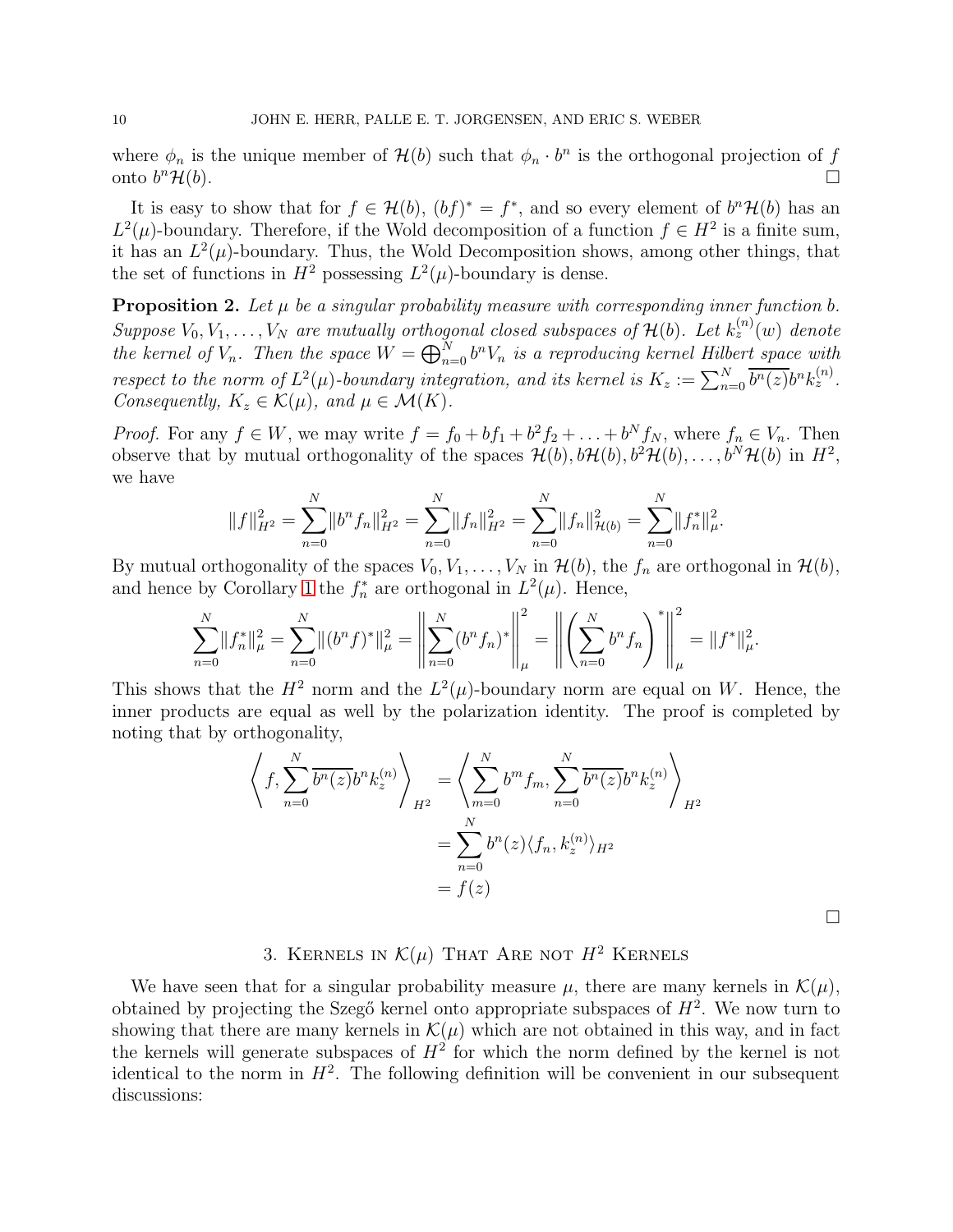**Definition 9.** Given a Hilbert space  $\mathbb{H}$  and two sequences  $\{x_n\}_{n=0}^{\infty}$  and  $\{y_n\}_{n=0}^{\infty}$  in  $\mathbb{H}$ , if we have

(17) 
$$
\sum_{n=0}^{\infty} \langle f, x_n \rangle y_n = f
$$

with convergence in norm for all  $f \in \mathbb{H}$ , then  $\{x_n\}_{n=0}^{\infty}$  is said to be dextrodual to  $\{y_n\}_{n=0}^{\infty}$ (or, "a dextrodual of  $\{y_n\}_{n=0}^{\infty}$ "), and  $\{y_n\}_{n=0}^{\infty}$  is said to be levodual to  $\{x_n\}_{n=0}^{\infty}$ .

In the parlance of frame theory, if  $S_y$  is the synthesis operator of  $\{y_n\}$  and  $A_x$  is the analysis operator of  $\{x_n\}$ , then  $\{x_n\}$  is dextrodual to  $\{y_n\}$  if  $S_yA_x = I$ . However, a sequence does not need to be a frame to have a dextrodual. For example,  $\{e_n\}_{n=0}^{\infty}$  is not even Bessel in  $L^2(\mu)$  for  $\mu$  a singular measure, but [\(10\)](#page-5-1) shows that the Parseval frame  $\{g_n\}_{n=0}^{\infty}$  is dextrodual to  $\{e_n\}_{n=0}^{\infty}$ .

For a singular probability measure  $\mu$  on [0, 1), in [\[8\]](#page-21-11) we demonstrate a large class of dextroduals of  $\{e_n\}_{n=0}^{\infty}$  via the following theorem:

**Theorem B** (HW15). Let  $\mu$  be a singular probability measure on [0,1]. Let  $\nu$  be another singular probability measure on [0,1] such that  $\nu \perp \mu$ . Let  $0 < \eta \leq 1$ , and define  $\lambda :=$  $\eta\mu + (1-\eta)\nu$ . Let  $\{h_n\}$  be the sequence associated to  $\{e_n\}$  in  $L^2(\lambda)$  via the Kaczmarz algorithm in Equation [\(9\)](#page-5-0). Then for all  $f \in L^2(\mu)$ ,

(18) 
$$
f = \sum_{n=0}^{\infty} \langle f, \eta h_n \rangle_{\mu} e_n
$$

in the  $L^2(\mu)$  norm. Moreover, if  $\lambda' = \eta' \mu + (1 - \eta') \nu'$  also satisfies the hypotheses, then  $\lambda' \neq \lambda$  implies  $\{\eta' h_n'\} \neq \{\eta h_n\}$  in  $L^2(\mu)$ .

It is worth noting that since the sequence  $\{h_n\}$  is a Parseval frame in  $L^2(\lambda)$ , for any  $f \in L^2(\mu)$ , with  $\tilde{f} = f \cdot \chi_{\text{supp}(\mu)} \in L^2(\lambda)$ , we have

$$
\sum_{n=0}^{\infty} |\langle f, \eta h_n \rangle_{\mu}|^2 = \sum_{n=0}^{\infty} \left| \langle \tilde{f}, h_n \rangle_{\lambda} \right|^2 = \left\| \tilde{f} \right\|_{\lambda}^2 = \eta \left\| f \right\|_{\mu}^2.
$$

Hence,  $\{\eta h_n\}$  is a tight frame in  $L^2(\mu)$  with frame bound  $\eta$ . If  $\eta = 1$ , then  $\{\eta h_n\} = \{g_n\}$  is the canonical sequence associated to  $\mu$  by [\(9\)](#page-5-0), a Parseval frame that by [\(10\)](#page-5-1) is a dextrodual of  $\{e_n\}$  in  $L^2(\mu)$ . When  $\eta < 1$ , this theorem gives us a number of other dextroduals of  $\{e_n\}$ that, while not Parseval frames, are tight frames. These dextroduals then provide us with reproducing kernels analogous to Theorem [1.](#page-6-4)

<span id="page-10-0"></span>**Theorem 4.** Let  $\mu$  be a Borel measure on [0,1]. Let  $\{h_n\} \subset L^2(\mu)$  be a Bessel sequence that is dextrodual to  $\{e_n\}$ . Then for each fixed  $z \in \mathbb{D}$ ,

$$
K_z(w) := \sum_{m} \sum_{n} \langle h_n, h_m \rangle_{\mu} \overline{z}^n w^m
$$

is a well-defined function on  $\mathbb{D}$ .  $K_z(w) \in H^2$  and possesses an  $L^2(\mu)$ -boundary function  $K_z^*$ . Moreover,

$$
K_z(w) = \langle K_z^*, K_w^* \rangle_{\mu},
$$

and thus  $K \in \mathcal{K}(\mu)$ .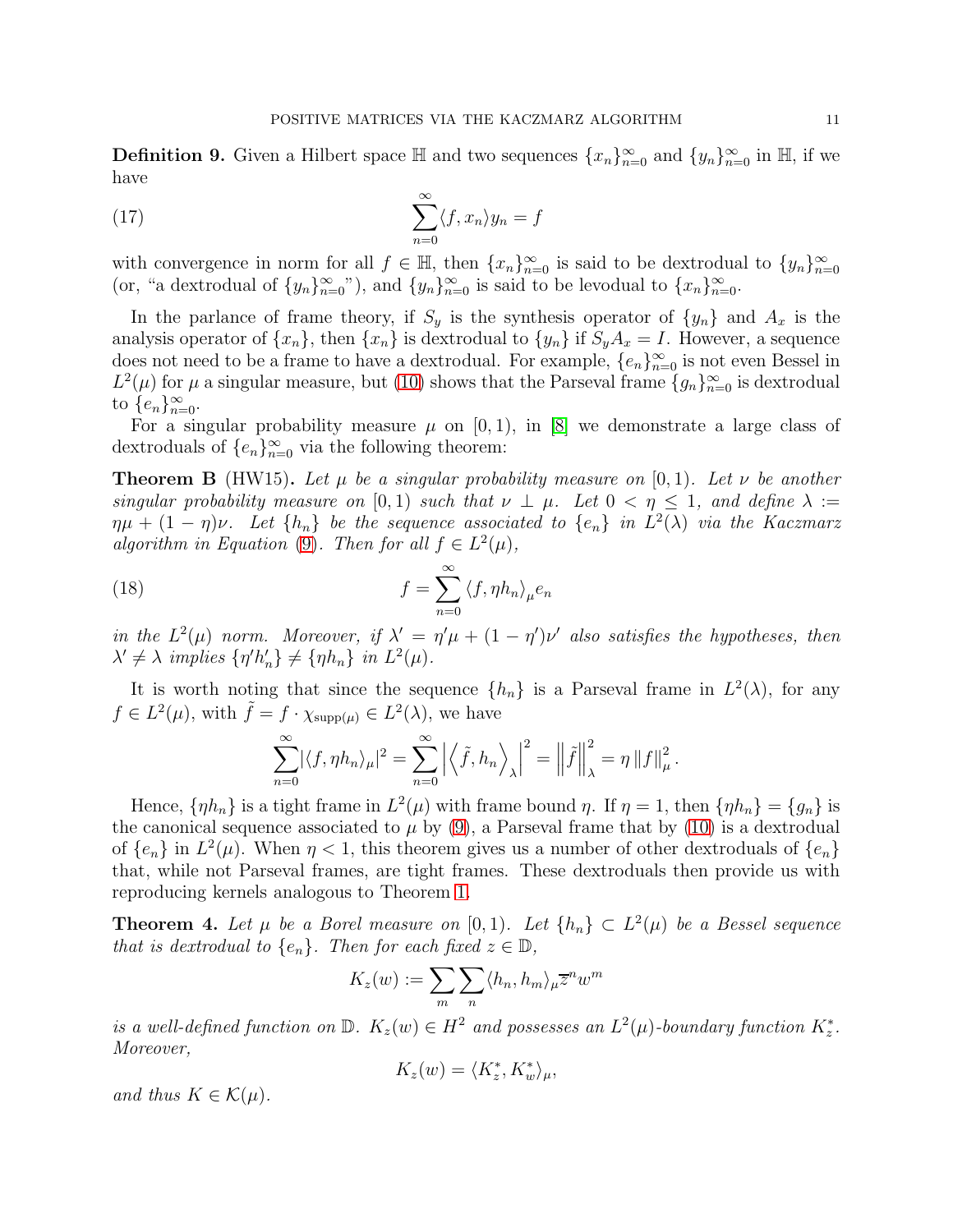*Proof.* Fix  $z \in \mathbb{D}$ . Let  $N \in \mathbb{N}_0$ , and suppose  $n > m \geq N$ . Then since  $\{h_n\}$  is Bessel, we have

$$
\left\| \sum_{k=0}^{n} \overline{z}^{k} h_{k} - \sum_{k=0}^{m} \overline{z}^{k} h_{k} \right\|_{\mu} = \left\| \sum_{k=m+1}^{n} \overline{z}^{k} h_{k} \right\|_{\mu} \leq B \sqrt{\sum_{k=m+1}^{n} |z|^{2k}} \leq B \sqrt{\sum_{k=N}^{\infty} |z|^{2k}}.
$$

As  $N \to \infty$ , the right side goes to 0, which shows that the sequence  $\left\{ \sum_{n=1}^{n} \right\}$  $_{k=0}$  $\overline{z}^kh_k$  $\mathcal{L}$ n is Cauchy and hence convergent in  $L^2(\mu)$ . By continuity of the inner product in  $L^2(\mu)$ , we then have

$$
K_z(w) := \sum_{m} \sum_{n} \langle h_n, h_m \rangle \overline{z}^n w^m
$$
  
= 
$$
\sum_{m} \left\langle \sum_{n} \overline{z}^n h_n, h_m \right\rangle w^m.
$$

Observe that since  $\{h_n\}$  is Bessel,

$$
\sum_{m=0}^{\infty} \left| \left\langle \sum_{n} \overline{z}^{n} h_{n}, h_{m} \right\rangle \right|^{2} \leq B' \left\| \sum_{n} \overline{z}^{n} h_{n} \right\|_{\mu}^{2} < \infty,
$$

which shows that  $K_z(w) \in H^2$ . Define  $K_z^* \in L^2(\mu)$  by  $K_z^* = \sum_n \overline{z}^n h_n$ . Because  $\{h_n\}$  is dextrodual to  $\{e_n\}$ , we have

$$
K_z^* := \sum_n \overline{z}^n h_n = \sum_m \left\langle \sum_n \overline{z}^n h_n, h_m \right\rangle e_m.
$$

A summable series in a normed linear space is Abel summable. Hence, for all  $0 < r \leq 1$ , we have that

$$
\sum_{m} r^{m} \left\langle \sum_{n} \overline{z}^{n} h_{n}, h_{m} \right\rangle e_{m}
$$

converges in  $L^2(\mu)$ , and

$$
\lim_{r \to 1^{-}} \left\| \sum_{m} \left\langle \sum_{n} \overline{z}^{n} h_{n}, h_{m} \right\rangle e_{m} - \sum_{m} r^{m} \left\langle \sum_{n} \overline{z}^{n} h_{n}, h_{m} \right\rangle e_{m} \right\|_{\mu}
$$
\n
$$
= \lim_{r \to 1^{-}} \left\| \sum_{n} \overline{z}^{n} h_{n} - \sum_{m} r^{m} \left\langle \sum_{n} \overline{z}^{n} h_{n}, h_{m} \right\rangle e_{m} \right\|_{\mu}
$$
\n
$$
= 0.
$$

Since

$$
K_z(re^{2\pi ix}) = \sum_{m} \left\langle \sum_{n} \overline{z}^n h_n, h_m \right\rangle r^m e^{2\pi imx},
$$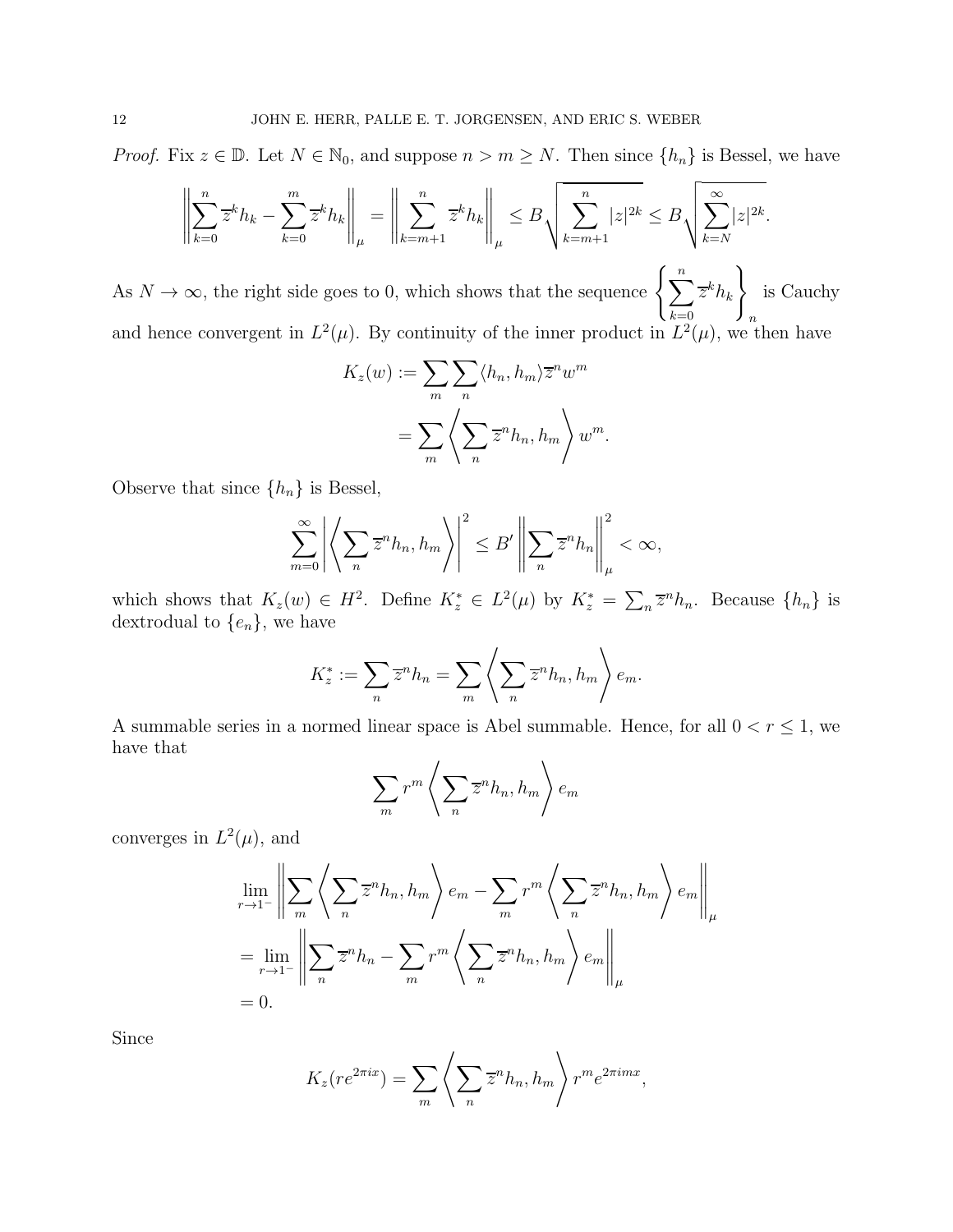the above shows that for each  $0 < r < 1$ ,  $K_z(re^{2\pi ix}) \in L^2(\mu)$  with respect to the variable x, and  $K_z^*$  is an  $L^2(\mu)$ -boundary function of  $K_z(w)$ . We compute that

$$
\langle K_z^*, K_w^* \rangle = \left\langle \sum_n \overline{z}^n h_n, \sum_m \overline{w}^m h_m \right\rangle = \sum_m \sum_n \left\langle h_n, h_m \right\rangle \overline{z}^n w^m = K_z(w).
$$

The following result generalizes the construction in Theorem B and gives us dextroduals of  $\{e_n\}$  that are also frames:

<span id="page-12-0"></span>**Theorem 5.** Suppose  $\mu$  and  $\lambda$  are singular probability measures on [0, 1) such that  $\mu << \lambda$ , and suppose there exist constants A and B such that

$$
0 < A \le \frac{d\mu}{d\lambda} \le B
$$

on supp  $\left(\frac{d\mu}{d\lambda}\right)$  $\frac{d\mu}{d\lambda}$  =  $\{x \in [0,1) \mid \frac{d\mu}{d\lambda}(x) \neq 0\}$ . If  $\{h_n\}$  is the canonical sequence associated to  $\lambda$ by [\(9\)](#page-5-0), then  $\left\{\frac{h_n}{\frac{d\mu}{d\lambda}}\right\}$  $\Big\}$  is dextrodual to  $\{e_n\}$  in  $L^2(\mu)$ . Moreover,  $\Big\{\frac{h_n}{\frac{d\mu}{d\lambda}}\Big\}$  $\}$  is a frame in  $L^2(\mu)$  with bounds no worse than  $\frac{1}{B}$  and  $\frac{1}{A}$ .

*Proof.* Let  $M := \text{supp}(\frac{d\mu}{d\lambda})$ , and define  $\tilde{f} := f \cdot \chi_M$ . First, we observe that

$$
\int_{[0,1)} \left| \frac{h_n}{\frac{d\mu}{d\lambda}} \right|^2 d\mu = \int_M \frac{|h_n|^2}{\left(\frac{d\mu}{d\lambda}\right)^2} \frac{d\mu}{d\lambda} d\lambda \le \int_M \frac{|h_n|^2}{A} d\lambda < \infty.
$$

This shows that  $\left\{\frac{h_n}{\frac{d\mu}{d\lambda}}\right\}$  $\mathcal{E} \subset L^2(\mu)$ . Now, suppose  $f \in L^2(\mu)$ . Then

$$
A\int_{[0,1)}|\tilde{f}|^2 d\lambda \leq \int_{[0,1)}\left|\tilde{f}\right|^2 \frac{d\mu}{d\lambda} d\lambda \leq B\int_{[0,1)}|\tilde{f}|^2 d\lambda.
$$

Therefore,

$$
\frac{1}{B}\int_{[0,1)}\!\!|f|^2\,d\mu\leq\int_{[0,1)}\left|\tilde f\right|^2\,d\lambda\leq\frac{1}{A}\int_{[0,1)}\!\!|f|^2\,d\mu<\infty.
$$

Thus,  $f \in L^2(\mu) \implies \tilde{f} \in L^2(\lambda)$ . Now, we compute that for any  $f \in L^2(\mu)$ ,

$$
\left\langle f, \frac{h_n}{\frac{d\mu}{d\lambda}} \right\rangle_{\mu} = \int_{[0,1)} f \cdot \left( \frac{h_n}{\frac{d\mu}{d\lambda}} \right) \frac{d\mu}{d\lambda} d\lambda = \int_{[0,1)} \tilde{f} \cdot \overline{h_n} d\lambda = \langle \tilde{f}, h_n \rangle_{\lambda}.
$$

Then because  $\{h_n\}$  is a Parseval frame in  $L^2(\lambda)$ , the previous two computations show that

<span id="page-12-1"></span>(19) 
$$
\frac{1}{B}||f||_{\mu}^{2} \leq ||\tilde{f}||_{\lambda}^{2} = \sum_{n=0}^{\infty} |\langle \tilde{f}, h_{n} \rangle_{\lambda}|^{2} = \sum_{n=0}^{\infty} \left| \left\langle f, \frac{h_{n}}{\frac{d\mu}{d\lambda}} \right\rangle_{\mu} \right|^{2} \leq \frac{1}{A}||f||_{\mu}^{2},
$$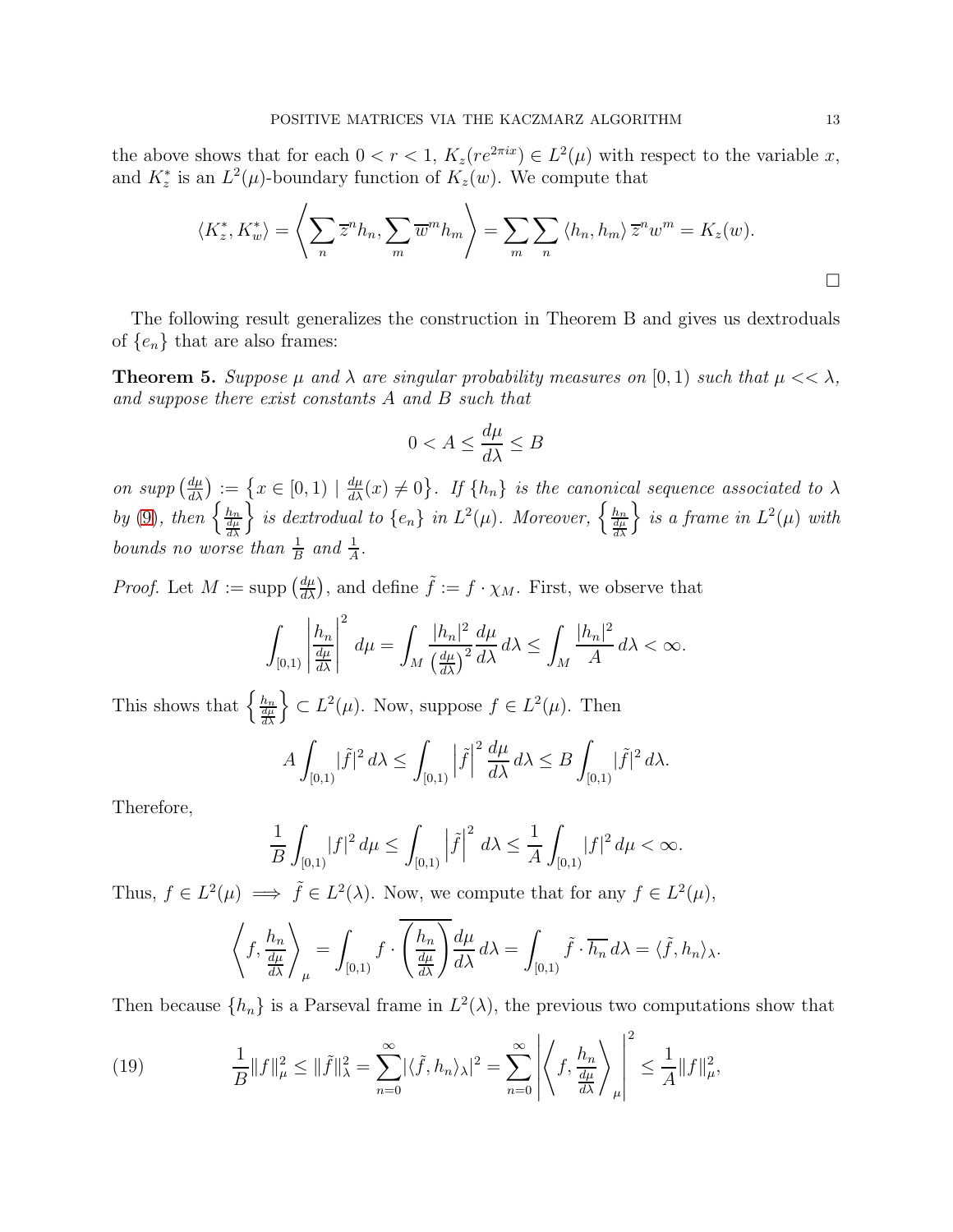and hence that  $\left\{\frac{h_n}{\frac{d\mu}{d\lambda}}\right\}$ is a frame in  $L^2(\mu)$  with bounds no worse than  $\frac{1}{B}$  and  $\frac{1}{A}$ . Now, we have that

$$
\lim_{k \to \infty} \left\| f - \sum_{n=0}^{k} \left\langle f, \frac{h_n}{\frac{d\mu}{d\lambda}} \right\rangle_{\mu} e_n \right\|_{\mu}^{2} = \lim_{k \to \infty} \int_{[0,1)} \left| \tilde{f} - \sum_{n=0}^{k} \left\langle \tilde{f}, h_n \right\rangle_{\lambda} e_n \right|^{2} \frac{d\mu}{d\lambda} d\lambda
$$
  

$$
\leq B \lim_{k \to \infty} \left\| \tilde{f} - \sum_{n=0}^{k} \left\langle \tilde{f}, h_n \right\rangle_{\lambda} e_n \right\|_{\lambda}^{2}
$$
  
= 0,

which shows that  $\left\{\frac{h_n}{\frac{d\mu}{d\lambda}}\right\}$ is dextrodual to  $\{e_n\}$  in  $L^2$  $(\mu).$ 

Combining Theorems [4](#page-10-0) and [5,](#page-12-0) we obtain kernels which are in  $\mathcal{K}(\mu)$ . These kernels, however, are not the restriction of the Szegő kernel on some subspace of  $H^2$ , as we shall now demonstrate.

<span id="page-13-1"></span>Proposition 3. Assume the hypotheses of Theorem [5.](#page-12-0) The set

<span id="page-13-0"></span>(20) 
$$
J(\lambda) = \left\{ \sum_{n=0}^{\infty} \left\langle f, \frac{h_n}{\frac{d\mu}{d\lambda}} \right\rangle_{\mu} z^n \middle| f \in L^2(\mu) \right\}
$$

is a closed linear subspace of  $H^2$ . If  $\lambda([0,1) \setminus supp(\frac{d\mu}{d\lambda})) > 0$ , then J is not backward-shift*invariant.* If  $\lambda([0,1) \setminus supp(\frac{d\mu}{d\lambda})) = 0$ , then  $J = \mathcal{H}(\lambda)$ .

*Proof.* By Theorem [5,](#page-12-0)  $\left\{\frac{h_n}{\frac{d\mu}{d\lambda}}\right\}$ is a frame in  $L^2(\mu)$ , so that  $J(\lambda)$  is a subset of  $H^2$ . It is clearly a linear subspace of  $H^2$  by sesquilinearity of the inner product in  $L^2(\mu)$ . By Equation [\(19\)](#page-12-1),

$$
||f||_{\mu}^{2} \simeq \left\| \sum_{n=0}^{\infty} \left\langle f, \frac{h_{n}}{\frac{d\mu}{d\lambda}} \right\rangle_{\mu} z^{n} \right\|_{H^{2}}^{2}
$$

.

Thus,  $J(\lambda)$  is a closed subset of  $H^2$  by virtue of  $L^2(\mu)$  being closed.

Now, let  $S^*$  denote the backward shift operator acting on  $H^2$ . Let  $\{\alpha_n\}$  be the sequence from [\(11\)](#page-5-6) satisfying  $h_n = \sum_{i=0}^n \overline{\alpha_{n-i}} e_i$ . Observe that for all  $n \in \mathbb{N}_0$ ,

$$
e_1h_n = e_1\sum_{i=0}^n \overline{\alpha_{n-i}}e_i = \sum_{i=0}^n \overline{\alpha_{n-i}}e_{i+1} = \sum_{i=1}^{n+1} \overline{\alpha_{n+1-i}}e_i = h_{n+1} - \overline{\alpha_{n+1}}e_0.
$$

For any  $f \in L^2(\lambda)$ , it is trivial to see that

$$
\frac{f - \langle f, e_0 \rangle_{\lambda} e_0}{e_1} \in L^2(\lambda).
$$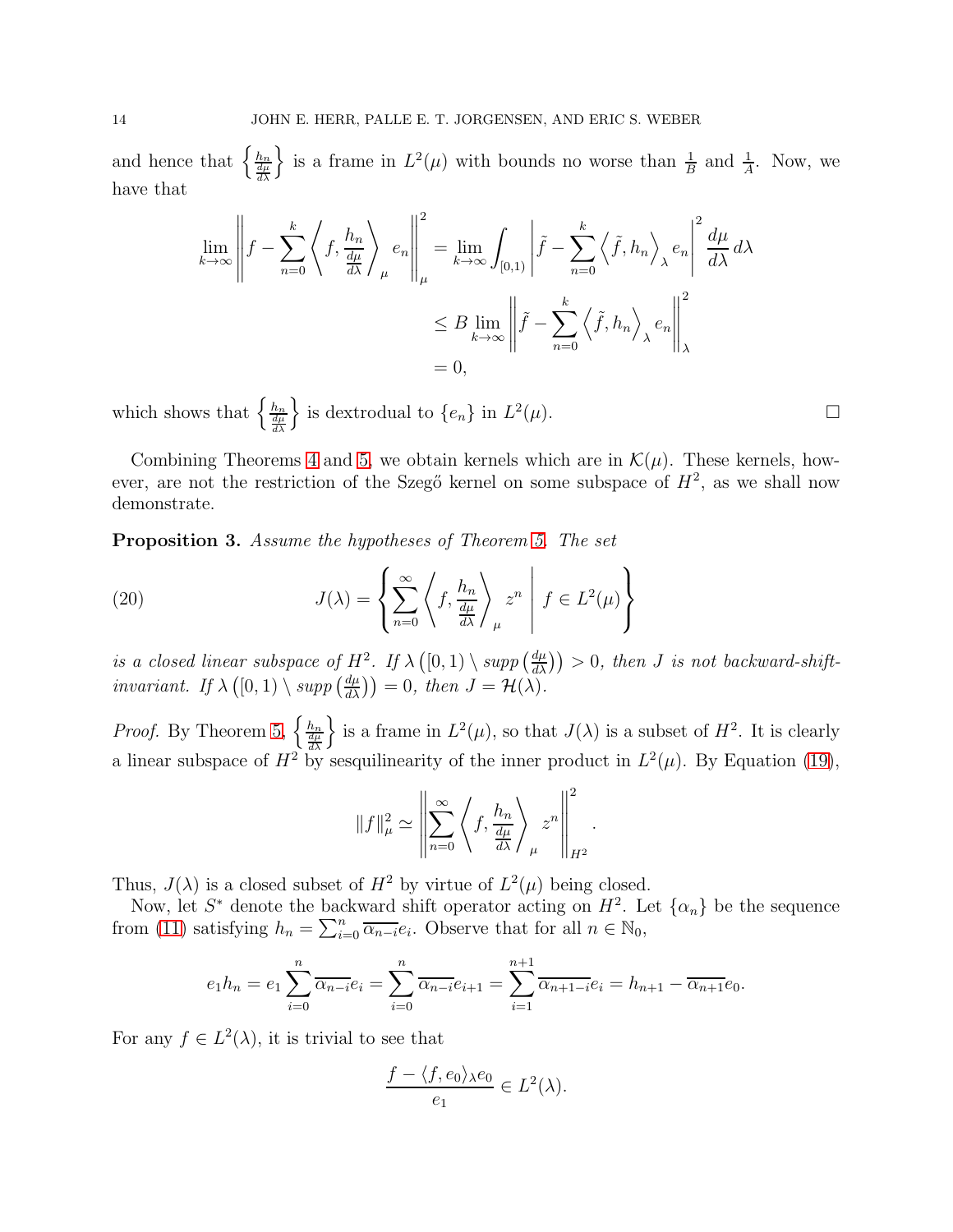We compute that

$$
\left\langle \frac{f - \langle f, e_0 \rangle_{\lambda} e_0}{e_1}, h_n \right\rangle_{\lambda} = \langle f, e_1 h_n \rangle_{\lambda} - \langle f, e_0 \rangle_{\lambda} \langle e_0, e_1 h_n \rangle_{\lambda}
$$
  
=  $\langle f, h_{n+1} \rangle_{\lambda} - \alpha_{n+1} \langle f, e_0 \rangle_{\lambda} - \langle f, e_0 \rangle_{\lambda} \langle e_0, h_{n+1} \rangle_{\lambda} + \langle f, e_0 \rangle_{\lambda} \alpha_{n+1} \langle e_0, e_0 \rangle_{\lambda}$   
=  $\langle f, h_{n+1} \rangle_{\lambda}$ ,

because  $\langle e_0, e_0 \rangle_\lambda = 1$  and  $\langle e_0, h_{n+1} \rangle_\lambda = 0$  for all  $n \geq 0$ . Thus,

$$
S^* \left( \sum_{n=0}^{\infty} \langle f, h_n \rangle_{\lambda} z^n \right) = \sum_{n=0}^{\infty} \left\langle \frac{f - \langle f, e_0 \rangle_{\lambda} e_0}{e_1}, h_n \right\rangle_{\lambda} z^n
$$

As before, let  $M = \text{supp}(\frac{d\mu}{d\lambda})$ . For any  $f \in L^2(\mu)$ ,  $\tilde{f} = f \cdot \chi_M$  is the unique member of  $L^2(\lambda)$ such that  $\left\langle f, \frac{h_n}{\frac{d\mu}{d\lambda}} \right\rangle$  $\setminus$  $\mu$  $=\langle \tilde{f}, h_n \rangle_{\lambda}$  for all  $n \geq 0$ . We therefore have

(21) 
$$
S^* \left( \sum_{n=0}^{\infty} \left\langle f, \frac{h_n}{\frac{d\mu}{d\lambda}} \right\rangle_{\mu} z^n \right) = \sum_{n=0}^{\infty} \left\langle \frac{\tilde{f} - \left\langle \tilde{f}, e_0 \right\rangle_{\lambda} e_0}{e_1}, h_n \right\rangle_{\lambda} z^n.
$$

Observe that on  $[0, 1) \setminus M$ ,

$$
\frac{\tilde{f} - \left\langle \tilde{f}, e_0 \right\rangle_{\lambda} e_0}{e_1} = -\left\langle \tilde{f}, e_0 \right\rangle_{\lambda} e_{-1}.
$$

Let us examine the particular case in which  $f = e_0 \in L^2(\mu)$ . We have

$$
\left\langle \tilde{f}, e_0 \right\rangle_{\lambda} = \lambda(M),
$$

so that on  $[0, 1) \setminus M$ ,

$$
\frac{\tilde{f} - \langle \tilde{f}, e_0 \rangle_{\lambda} e_0}{e_1} = -\lambda(M)e_{-1}.
$$

Since  $\lambda(M) > 0$ ,  $-\lambda(M)e_{-1} = 0$   $\lambda$ -a.e. on  $[0,1) \setminus M$  if and only if  $\lambda([0,1) \setminus M) = 0$ . It follows that if  $\lambda([0,1) \setminus M) > 0$ , there does not exist  $w \in L^2(\mu)$  such that

$$
\frac{\tilde{f} - \left\langle \tilde{f}, e_0 \right\rangle_{\lambda} e_0}{e_1} = w \cdot \chi_M = \tilde{w}
$$

in  $L^2(\lambda)$ . Hence, if  $\lambda([0,1) \setminus M) > 0$ , then  $J(\lambda)$  is not backward-shift-invariant.

If  $\lambda([0,1) \setminus M) = 0$ , then it is easy to see that for all  $f \in L^2(\mu)$ ,  $\tilde{f} = f$  in  $L^2(\lambda)$ , and

$$
A||f||_{\lambda}^{2} \leq ||f||_{\mu}^{2} \leq B||f||_{\lambda}^{2},
$$

so that  $L^2(\lambda) = L^2(\mu)$  as sets of functions. Thus

$$
J(\lambda) = \left\{ \sum_{n=0}^{\infty} \left\langle f, \frac{h_n}{\frac{d\mu}{d\lambda}} \right\rangle_{\mu} z^n \middle| f \in L^2(\mu) \right\} = \left\{ \sum_{n=0}^{\infty} \left\langle f, h_n \right\rangle_{\lambda} z^n \middle| f \in L^2(\lambda) \right\} = \mathcal{H}(\lambda).
$$

 $\Box$ 

.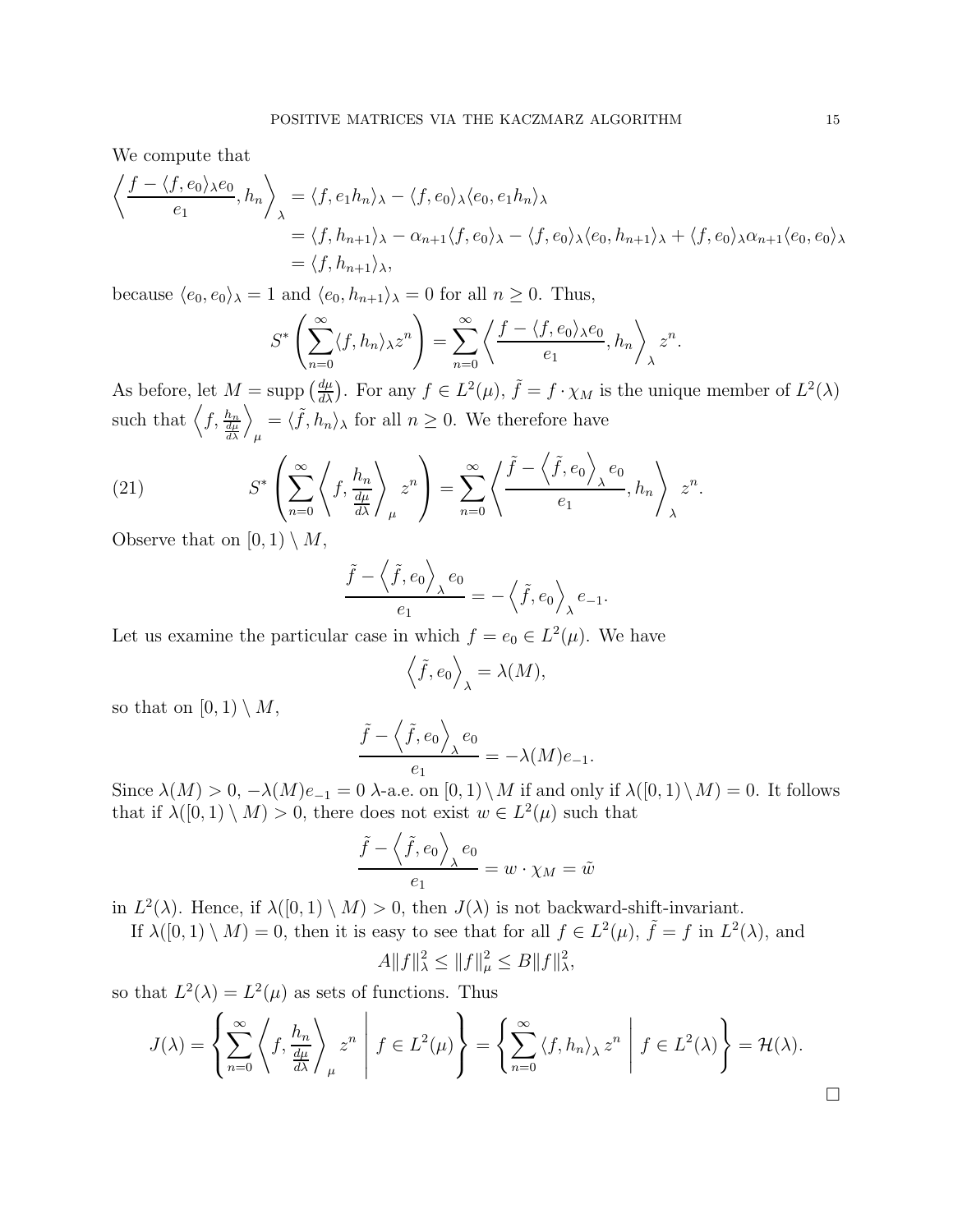The following lemma is a consequence of Abel summability.

<span id="page-15-1"></span>**Lemma 1.** Every  $F \in J(\lambda)$  possesses an  $L^2(\mu)$ -boundary; indeed, if

$$
F(z) = \sum_{n=0}^{\infty} \left\langle f, \frac{h_n}{\frac{d\mu}{d\lambda}} \right\rangle_{\mu} z^n,
$$

then f is the  $L^2(\mu)$ -boundary of F.

**Definition 10.** For  $F, G \in J(\lambda)$ , define the inner product as:

(22) 
$$
\langle F, G \rangle_J := \int_0^1 F^*(x) \overline{G^*(x)} d\mu(x).
$$

<span id="page-15-2"></span>**Corollary 3.** The space  $J(\lambda)$  in Equation [\(20\)](#page-13-0), when equipped with the inner product in Equation [\(22\)](#page-15-0), is a reproducing kernel Hilbert space with kernel

<span id="page-15-0"></span>
$$
K_z(w) := \sum_{m} \sum_{n} \left\langle \frac{h_n}{\frac{d\mu}{d\lambda}}, \frac{h_m}{\frac{d\mu}{d\lambda}} \right\rangle_{\mu} \overline{z}^n w^m,
$$

and the norm of this space is equivalent to the usual Hardy space norm.

*Proof.* By Lemma [1,](#page-15-1) the mapping  $F \mapsto F^*$  is well-defined from  $J(\lambda)$  to  $L^2(\mu)$ , and by definition is a bijection. When  $J(\lambda)$  is equipped with the norm induced by  $\langle \cdot, \cdot \rangle_J$ , the mapping is an isometry. It follows that  $J(\lambda)$  is complete.

Let  $F \in J(\lambda)$ . Observe that by Theorem [5,](#page-12-0)

$$
\frac{1}{B}||F||_J^2 = \frac{1}{B}||F^*||_\mu^2 \le \sum_{n=0}^\infty \left| \left\langle F^*, \frac{h_n}{\frac{d\mu}{d\lambda}} \right\rangle_\mu \right|^2 = ||F||_{H^2}^2 \le \frac{1}{A}||F^*||_\mu^2 = \frac{1}{A}||F||_J^2,
$$

showing that  $\|\cdot\|_J$  and  $\|\cdot\|_{H^2}$  are equivalent norms on  $J(\lambda)$ .

Because  $\{\frac{h_n}{d\mu}\}\$ is a frame on  $L^2(\mu)$ , it is Bessel on  $L^2(\mu)$ , and it follows from Theorem [4](#page-10-0) that  $K_z(w)$  is well-defined on D, possesses an  $L^2(\mu)$ -boundary, and reproduces itself with respect to that boundary. For each  $z \in \mathbb{D}$ , as shown in the proof of Theorem [4,](#page-10-0)  $\sum_{n=0}^{\infty} \overline{z}^n \frac{h_n}{\frac{dh}{d\lambda}} \in L^2(\mu)$ , and

$$
K_z(w) = \sum_{m=0}^{\infty} \left\langle \sum_{n=0}^{\infty} \overline{z}^n \frac{h_n}{\frac{d\mu}{d\lambda}}, \frac{h_m}{\frac{d\mu}{d\lambda}} \right\rangle_{\mu} w^m.
$$

Thus,  $K_z(w) \in J(\lambda)$  for each  $z \in \mathbb{D}$ .

It remains only to show that  $\{K_z(w): z \in \mathbb{D}\}\$ is complete in  $J(\lambda)$ . Let b denote the inner function corresponding to the measure  $\lambda$  from Proposition [3](#page-13-1) (where  $\mu = \frac{d\mu}{d\lambda} d\lambda$ ). Since  $\{h_n\}$ is the canonical sequence associated to  $\lambda$  via the Kaczmarz algorithm in [\(9\)](#page-5-0), it follows as in the proof of Theorem [1](#page-6-4) that

$$
\sum_{n=0}^{\infty} \overline{z}^n \frac{h_n}{\frac{d\mu}{d\lambda}} = \frac{1}{\frac{d\mu}{d\lambda}} (1 - \overline{b(z)}) \frac{1}{1 - \overline{z}e_1},
$$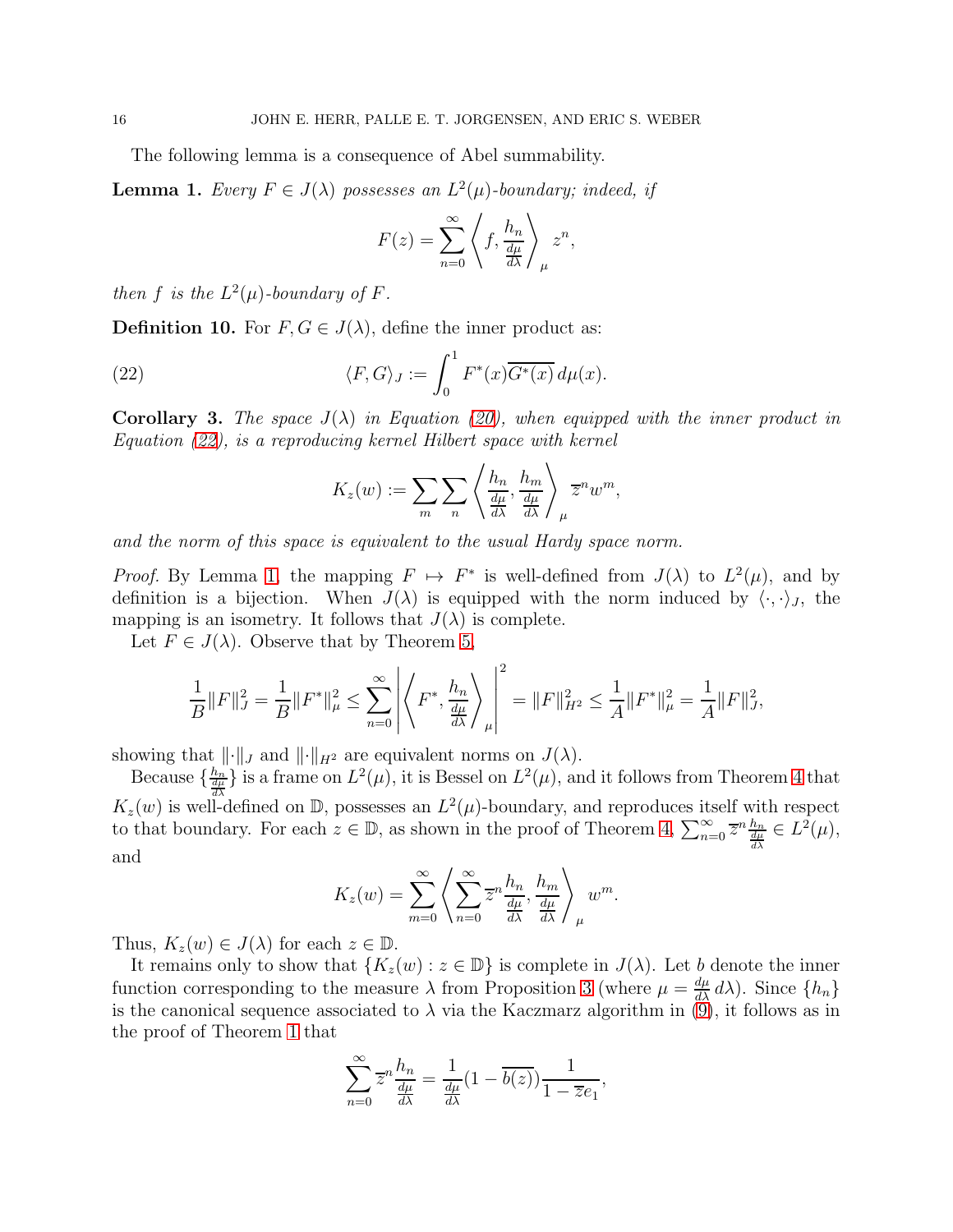where the convergence occurs absolutely in norm. Therefore, if  $\left\{\frac{1}{\frac{d\mu}{d\lambda}} \cdot \frac{1}{1-\overline{z}}\right\}$  $\frac{1}{1-\overline{z}e_1}$  :  $z \in \mathbb{D}$  is linearly dense in  $L^2(\mu)$ , then by linearity  $\{K_z(w): z \in \mathbb{D}\}\$ is linearly dense in  $J(\lambda)$ . So suppose  $f \in L^2(\mu)$ . Then  $V_\mu f(z) \in \mathcal{H}(d)$ , where d is the inner function corresponding to  $\mu$ . The kernel functions of  $\mathcal{H}(d)$  are of the form

$$
k_z^d(w) = \frac{1 - \overline{d(z)}d(w)}{1 - \overline{z}w}.
$$

These kernels are, of course, linearly dense in  $\mathcal{H}(d)$ , and since the norm on  $\mathcal{H}(d)$  corresponds to the  $L^2(\mu)$ -boundary norm, we must have that the boundary functions of the kernels,  $\{(k_z^d)^*: z \in \mathbb{D}\}\)$ , are linearly dense in  $L^2(\mu)$ . As remarked in [\[15\]](#page-21-10), the radial limits of d satisfy  $d^*(e^{2\pi ix}) = 1$  for  $\mu$ -almost all x. Thus the  $L^2(\mu)$ -boundary of  $k_z^d(w)$  is

$$
(k_z^d)^*(x) = \frac{1 - \overline{d(z)}}{1 - \overline{z}e^{2\pi ix}}.
$$

Suppressing the constant  $1 - \overline{d(z)}$ , we see that  $\left\{\frac{1}{1-z}\right\}$  $\frac{1}{1-\overline{z}e_1}$  :  $z \in \mathbb{D}$  is linearly dense in  $L^2(\mu)$ . Because  $\frac{d\mu}{d\lambda} \cdot f \in L^2(\mu)$  for any  $f \in L^2(\mu)$ , this implies  $\left\{ \frac{1}{\frac{d\mu}{d\lambda}} \cdot \frac{1}{1-\overline{z}} \right\}$  $\frac{1}{1-\overline{z}e_1}$  :  $z \in \mathbb{D}$  is linearly dense in  $L^2(\mu)$ , which completes the proof.

We now obtain our desired result concerning the multitude of elements of  $\mathcal{K}(\mu)$ .

Corollary 4. Under the hypotheses and notations of Theorem [5](#page-12-0) and Corollary [3,](#page-15-2) we have that  $K \in \mathcal{K}(\mu)$ , and  $\mu \in \mathcal{M}(K)$ .

We close this section with a few observations. By Proposition [3,](#page-13-1) if  $\lambda([0,1) \setminus \text{supp}(\frac{d\mu}{d\lambda})$  > 0, then because  $J(\lambda)$  is not backward-shift-invariant, the kernel K in Corollary [3](#page-15-2) is a positive matrix such that  $\mu \in \mathcal{M}(K)$ , but  $J(\lambda) \neq \mathcal{H}(b)$ . Indeed  $J(\lambda) \neq \mathcal{H}(u)$  for any inner function u, because  $\mathcal{H}(u)$  is backward-shift-invariant. Moreover, the norm on  $J(\lambda)$  that yields K as the kernel is equivalent, but in general not equal, to the Hardy space norm. Only if  $A = B = 1$ in Theorem [5](#page-12-0) will the norms be equal. As such, the kernel  $K$  is not simply the projection of the Szegő kernel onto  $J(\lambda)$ . In the case that  $\lambda([0,1) \setminus \text{supp}(\frac{d\mu}{d\lambda}) = 0$ , the equality of  $J(\lambda) = \mathcal{H}(\lambda)$  at the end of Proposition [3](#page-13-1) is as sets; as just observed, the norms on these spaces need not be equal.

### 4. THE SET  $\mathcal{M}(K)$

Starting with a singular probability measure  $\mu$ , we have seen large classes of positive matrices  $K_z(w)$  that reproduce with respect to  $L^2(\mu)$ -boundary integration. Reproducing in this way potentially has desirable application, but it may happen in practice that we are more tied to a particular positive matrix than we are a measure. Thus, it is natural for us to ask a question in the opposite direction: Given a positive matrix  $K \subset H^2(\mathbb{D})$ , for which Borel measures  $\mu$  does  $K_z(w)$  reproduce with respect to  $L^2(\mu)$ -boundary integration? In other words, which measures are in  $\mathcal{M}(K)$ ? For a given K, it is a priori possible that  $\mathcal{M}(K) = \emptyset$ , though we know of no examples yet. As we have seen, though, this is thankfully not always the case, and the following results give us some more insight.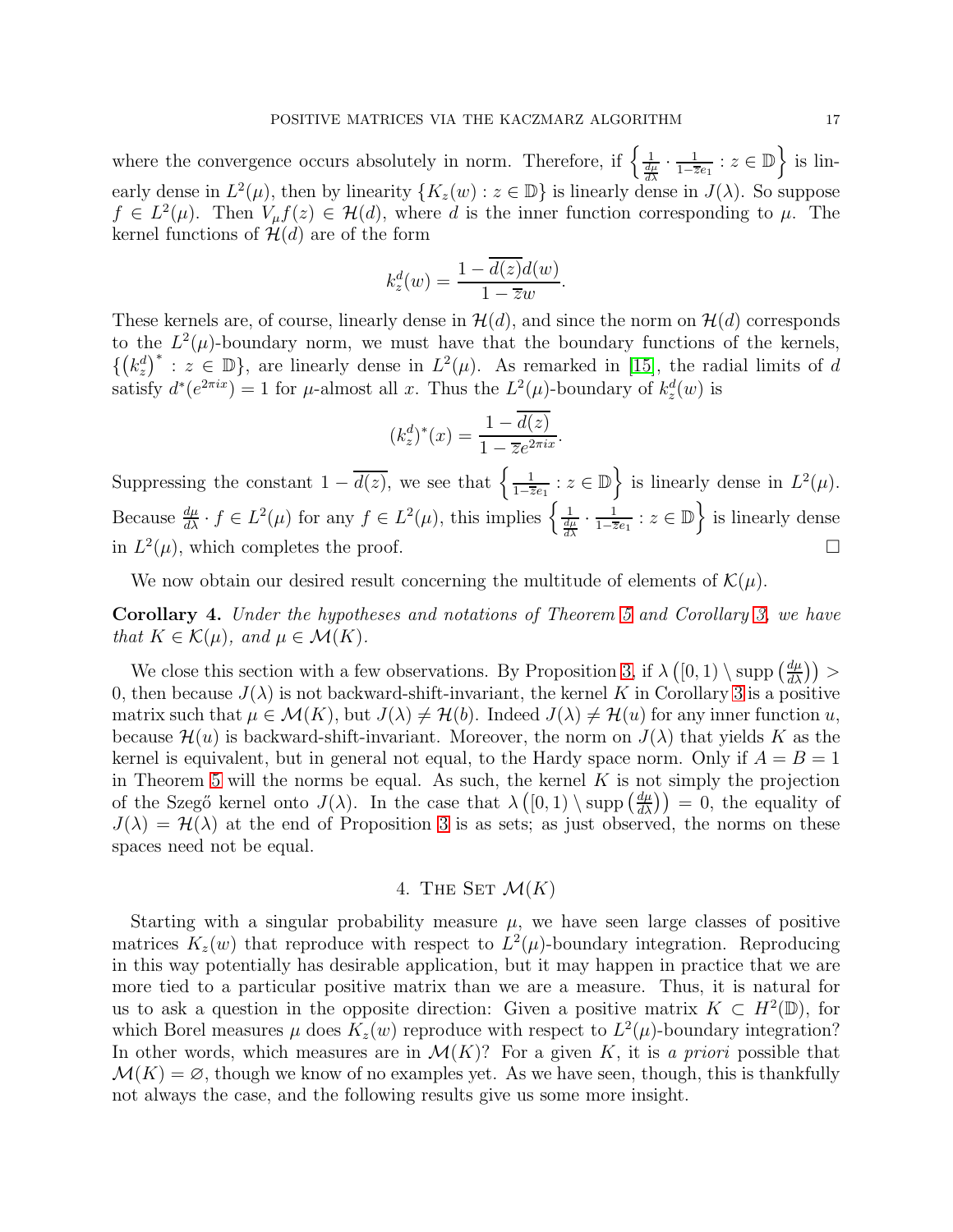**Theorem 6.** Let V be a closed subspace of  $H^2$ , and let K be the reproducing kernel of V. If

$$
\overline{\cup_{n=0}^{\infty} S^{*n} V} \neq H^2,
$$

then there exists a singular measure  $\mu \in \mathcal{M}(K)$ . Indeed, to each inner function b with  $b(0) = 0$  there corresponds a distinct such measure.

*Proof.*  $\overline{\bigcup_{n=0}^{\infty} S^{n}V}$  is the smallest closed  $S^*$ -invariant subspace containing V. Every proper closed  $S^*$ -invariant subspace of  $H^2$  is a de Branges-Rovnyak space  $\mathcal{H}(u)$  for some inner function u. Let b be an inner function such that  $b(0) = 0$ , and let  $\mu$  be the singular probability measure corresponding to ub. Then by Corollary [1,](#page-6-3) the  $H^2$  norm on  $\mathcal{H}(ub)$  is equal to the norm of  $L^2(\mu)$ -boundary integration. Thus since  $V \subset \mathcal{H}(u) \subset \mathcal{H}(ub)$  and K reproduces with respect to the  $H^2$  norm in  $\mathcal{H}(ub)$ , it reproduces with respect to the  $L^2(\mu)$ -boundary norm. Hence,  $\mu \in \mathcal{M}(K)$ .

<span id="page-17-0"></span>**Lemma 2.** Let  $\nu$  and  $\mu$  be finite Borel measures on [0,1], and suppose  $\nu = \nu_a + \nu_s$  is the Lebesgue decomposition of  $\nu$  with respect to  $\mu$ . If  $\mu, \nu \in \mathcal{M}(K)$  and  $\frac{d\nu_a}{d\mu}$  is bounded, then the affine hull of  $\nu$  and  $\mu$  intersected with the set of nonnegative Borel measures is contained in  $\mathcal{M}(K)$ .

*Proof.* Suppose  $\nu, \mu \in \mathcal{M}(K)$  with  $\frac{d\nu_a}{d\mu} \leq \beta$ , and let  $\lambda \in \mathbb{R}$  such that  $\lambda\mu + (1 - \lambda)\nu$  is a nonnegative Borel measure. For each z, let  $K_{z,\mu}^* : [0,1) \to \mathbb{C}$  be a representative of the equivalence class of the  $L^2(\mu)$ -boundary of  $K_z$ , and likewise let  $K_{z,\nu}^*$  be a representative of the equivalence class of the  $L^2(\nu)$ -boundary of  $K_z$ . Since  $\nu_s \perp \mu$ , there exist disjoint Borel subsets A and B of [0, 1) such that  $A \cup B = [0, 1)$ ,  $\nu_s(E) = 0$  for all  $E \subseteq B$ , and  $\mu(E) = 0$ for all  $E \subset A$ .

Define  $H_z = K_{z,\mu}^* \cdot \chi_B + K_{z,\nu}^* \cdot \chi_A$ . It is obvious that  $H_z \equiv_{L^2(\mu)} K_{z,\mu}^*$ . We claim that  $H_z \equiv_{L^2(\nu)} K^*_{z,\nu}$  as well. We compute:

$$
\lim_{r \to 1^{-}} \int_{0}^{1} |K_{z}(re_{x}) - H_{z}(x)|^{2} d\nu(x)
$$
\n
$$
= \lim_{r \to 1^{-}} \left( \int_{[0,1)} |K_{z}(re_{x}) - H_{z}(x)|^{2} \frac{d\nu_{a}}{d\mu} d\mu(x) + \int_{[0,1)} |K_{z}(re_{x}) - H_{z}(x)|^{2} d\nu_{s}(x) \right)
$$
\n
$$
= \lim_{r \to 1^{-}} \left( \int_{B} |K_{z}(re_{x}) - H_{z}(x)|^{2} \frac{d\mu_{a}}{d\mu} d\mu(x) + \int_{A} |K_{z}(re_{x}) - H_{z}(x)|^{2} d\nu_{s}(x) \right)
$$
\n
$$
= \lim_{r \to 1^{-}} \left( \int_{B} |K_{z}(re_{x}) - K_{z,\mu}^{*}(x)|^{2} \frac{d\nu_{a}}{d\mu} d\mu(x) + \int_{A} |K_{z}(re_{x}) - K_{z,\nu}^{*}(x)|^{2} d\nu_{s}(x) \right).
$$

Since  $\mu(A) = 0$ , we have  $\nu_a(A) = 0$ , and hence

$$
\lim_{r \to 1^{-}} \int_{A} |K_{z}(re_{x}) - K_{z,\nu}^{*}(x)|^{2} d\nu_{s}(x) = \lim_{r \to 1^{-}} \int_{A} |K_{z}(re_{x}) - K_{z,\nu}^{*}(x)|^{2} d\nu(x) = 0.
$$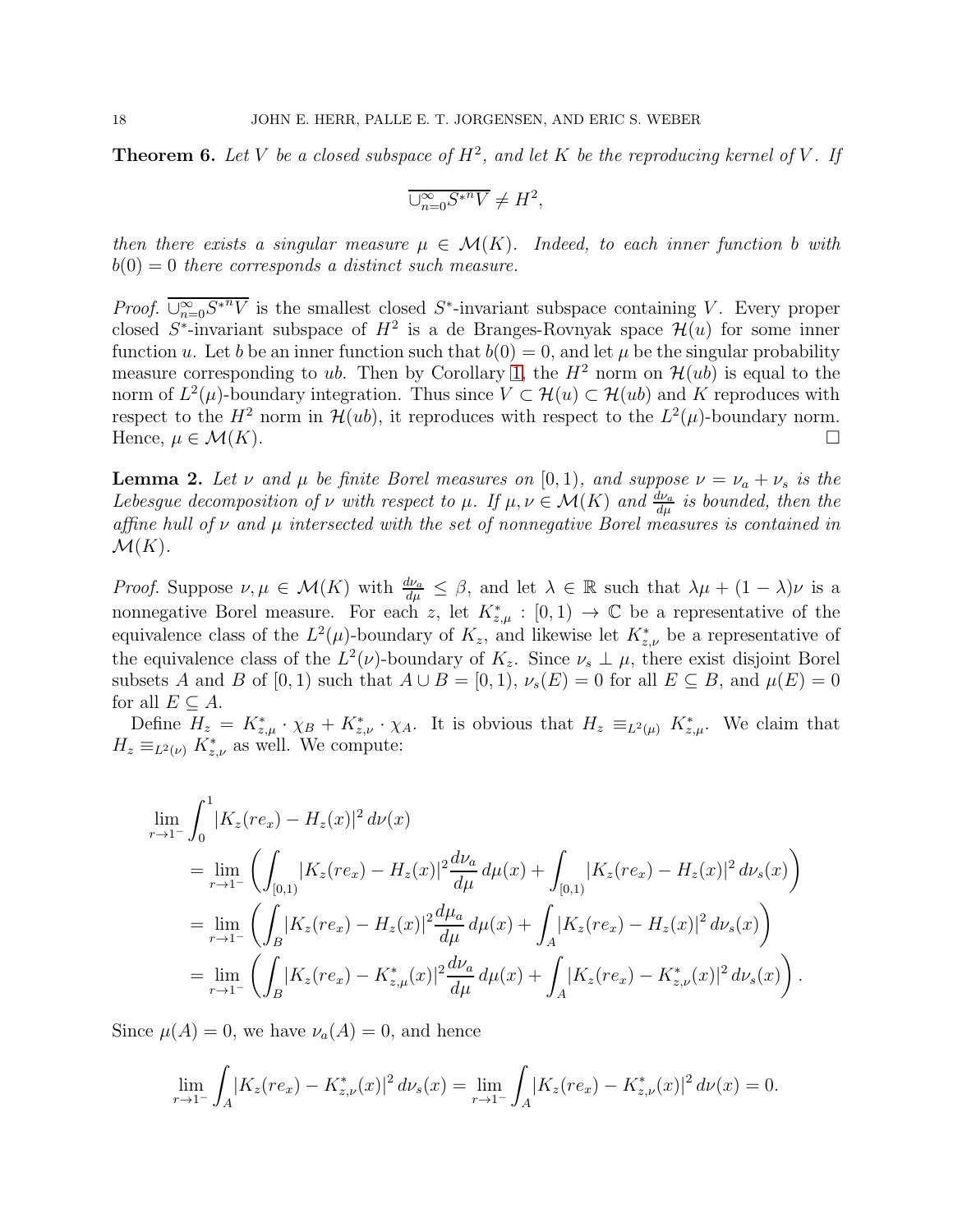We also have

$$
\lim_{r \to 1^{-}} \int_{0}^{1} |K_{z}(re_{x}) - H_{z}(x)|^{2} d\nu(x) = \lim_{r \to 1^{-}} \int_{B} |K_{z}(re_{x}) - K_{z,\mu}^{*}(x)|^{2} \frac{d\nu_{a}}{d\mu} d\mu(x)
$$
\n
$$
\leq \beta \lim_{r \to 1^{-}} \int_{B} |K_{z}(re_{x}) - K_{z,\mu}^{*}(x)|^{2} d\mu(x)
$$
\n
$$
= 0
$$

Therefore,  $H_z \equiv_{L^2(\nu)} K^*_{z,\nu}$ . Now observe that

$$
\lim_{r \to 1^{-}} \int_{[0,1)} |K_z(re_x) - H_z(x)|^2 d[\lambda \mu + (1 - \lambda)\nu](x)
$$
\n
$$
= \lim_{r \to 1^{-}} \left( \lambda \int_{[0,1)} |K_z(re_x) - H_z(x)|^2 d\mu(x) + (1 - \lambda) \int_{[0,1)} |K_z(re_x) - H_z(x)|^2 d\nu(x) \right)
$$
\n
$$
= \lim_{r \to 1^{-}} \left( \lambda \int_{[0,1)} |K_z(re_x) - K_{z,\mu}^*|^2(x) d\mu(x) + (1 - \lambda) \int_{[0,1)} |K_z(re_x) - K_{z,\nu}^*(x)|^2 d\nu(x) \right)
$$
\n
$$
= 0
$$

It follows that  $H_z$  is the  $L^2(\rho)$ -boundary of  $K_z$ , where  $\rho = \lambda \mu + (1 - \lambda)\nu$ . We see that

$$
\int_{[0,1)} H_z \overline{H_w} \, d\rho = \lambda \int_{[0,1)} H_z \overline{H_w} \, d\mu + (1 - \lambda) \int_0^1 H_z \overline{H_w} \, d\nu
$$
\n
$$
= \lambda \int_{[0,1)} K_{z,\mu}^* \overline{K_{w,\mu}^*} \, d\mu + (1 - \lambda) \int_{[0,1)} K_{z,\nu}^* \overline{K_{w,\nu}^*} \, d\nu
$$
\n
$$
= K_z(w).
$$

Consequently,  $K_z$  reproduces itself with respect to its  $L^2(\rho)$ -boundary, and so  $\rho \in \mathcal{M}(K)$ .  $\Box$ 

For a nonconstant inner function b, let  $\mu_n$  denote the unique singular measure on [0, 1) corresponding to  $b^n$  via the Poisson integral. Note that  $\mathcal{H}(b) \subset \mathcal{H}(b^n)$ .

**Proposition 4.** If K is a positive matrix in  $H^2$  such that  $\mu = \mu_1 \in \mathcal{M}(K)$  and  $K \subseteq \mathcal{H}(b)$ , then  $\mu_n \in \mathcal{M}(K)$  for all  $n \geq 1$ .

*Proof.* Let  $n \in \mathbb{N}$ . We have  $\{K_z : z \in \mathbb{D}\} \subseteq \mathcal{H}(b) \subseteq \mathcal{H}(b^n)$ , and since functions in  $\mathcal{H}(b^n)$ have  $L^2(\mu_n)$ -boundaries, each  $K_z$  has an  $L^2(\mu_n)$ -boundary  $K_{z,\mu_n}^*$ . Recall that the norms on  $\mathcal{H}(b)$  and  $\mathcal{H}(b^n)$  are both equal to the  $H^2$  norm and hence equal to each other. We therefore have

$$
K_z(w) = \langle K_z, K_w \rangle_{\mathcal{H}(b)} = \langle K_z, K_w \rangle_{\mathcal{H}(b^n)} = \int_0^1 K_{z,\mu_n}^* \overline{K_{w,\mu_n}^*} d\mu_n.
$$
  
(K).

Thus  $\mu_n \in \mathcal{M}($ 

Given that  $\mathcal{H}(b)$  is so (relatively) well understood, it is a perhaps more interesting question to ask what happens when a positive matrix lies outside of  $\mathcal{H}(b)$ . Given a positive matrix  $K_z(w)$  and an inner function b, for which n, if any, is  $\mu_n \in \mathcal{M}(K)$ ? We propose to begin a study of this question here. We begin by revealing the relationship between  $\mu$ 's family of Clark measures and the measures  $\mu_n$ .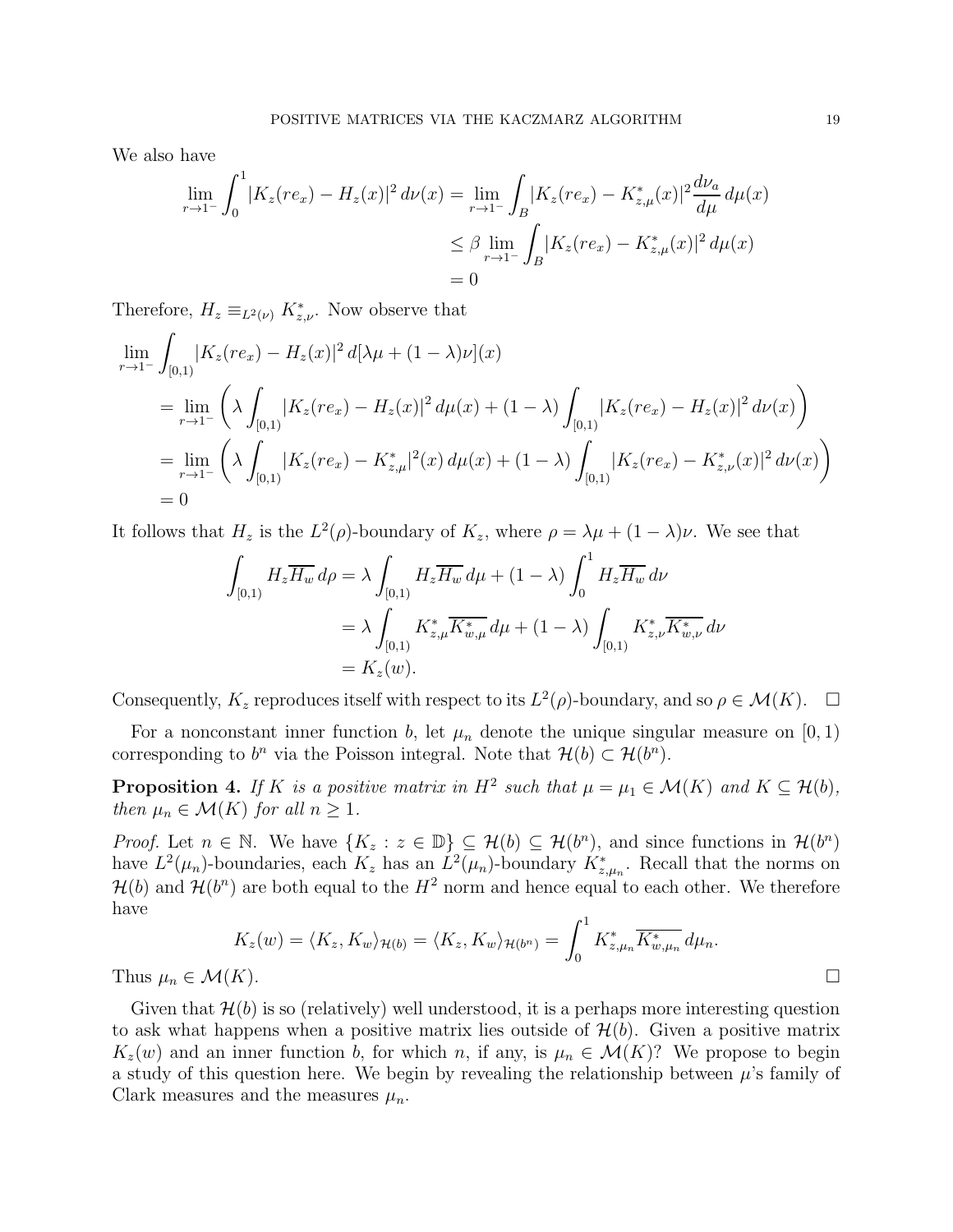<span id="page-19-0"></span>**Lemma 3.** Let  $b : \mathbb{D} \to \mathbb{D}$ , and let  $n \in \mathbb{N}$ . Then for all  $z \in \mathbb{D}$ ,

$$
\frac{1}{n}\sum_{j=0}^{n-1} \frac{1+e^{-2\pi i j/n}b(z)}{1-e^{-2\pi i j/n}b(z)} = \frac{1+b^n(z)}{1-b^n(z)}.
$$

*Proof.* For  $z \in \mathbb{D}$  such that  $b(z) = 0$ , the equality is obvious. So suppose  $z \in \mathbb{D}$  is such that  $b(z) \neq 0$ . We have

$$
\sum_{j=0}^{n-1} \frac{1 + e^{-2\pi i j/n} b(z)}{1 - e^{-2\pi i j/n} b(z)} = \sum_{j=0}^{n-1} \frac{e^{2\pi i j/n} + b(z)}{e^{2\pi i j/n} - b(z)}
$$
  
= 
$$
\sum_{j=0}^{n-1} \frac{e^{2\pi i j/n}}{e^{2\pi i j/n} - b(z)} + \sum_{j=0}^{n-1} \frac{b(z)}{e^{2\pi i j/n} - b(z)}
$$
  
= 
$$
\sum_{j=0}^{n-1} \frac{1}{1 - e^{-2\pi i j/n} b(z)} - \sum_{j=0}^{n-1} \frac{1}{1 - \frac{e^{2\pi i j/n}}{b(z)}}.
$$

Observe that

$$
\sum_{j=0}^{n-1} \frac{1}{1 - e^{-2\pi i j/n} b(z)} = \sum_{j=0}^{n-1} \sum_{l=0}^{\infty} (e^{-2\pi i j/n} b(z))^l
$$

$$
= \sum_{l=0}^{\infty} b^l(z) \begin{cases} 0 & \text{if } l \neq 0 \text{ mod } n \\ n & \text{if } l = 0 \text{ mod } n \end{cases}
$$

$$
= \frac{n}{1 - b^n(z)}.
$$

A similar computation shows that

$$
\sum_{j=0}^{n-1} \frac{1}{1 - \frac{e^{2\pi i j/n}}{b(z)}} = \frac{n}{1 - \frac{1}{b^n(z)}}.
$$

Hence,

$$
\frac{1}{n}\sum_{j=0}^{n-1}\frac{1+e^{-2\pi i j/n}b(z)}{1-e^{-2\pi i j/n}b(z)} = \frac{1}{1-b^n(z)} - \frac{1}{1-\frac{1}{b^n(z)}} = \frac{1+b^n(z)}{1-b^n(z)}.
$$

<span id="page-19-1"></span>**Lemma 4.** Given an inner function b, if  $\mu_n$  is the singular measure associated to  $b^n$ , then we have

$$
\mu_n = \frac{1}{n} \sum_{j=0}^{n-1} \sigma_{e^{2\pi i j/n}},
$$

where  $\sigma_{\alpha}$  is the singular measure corresponding to the inner function  $\overline{\alpha}b$ .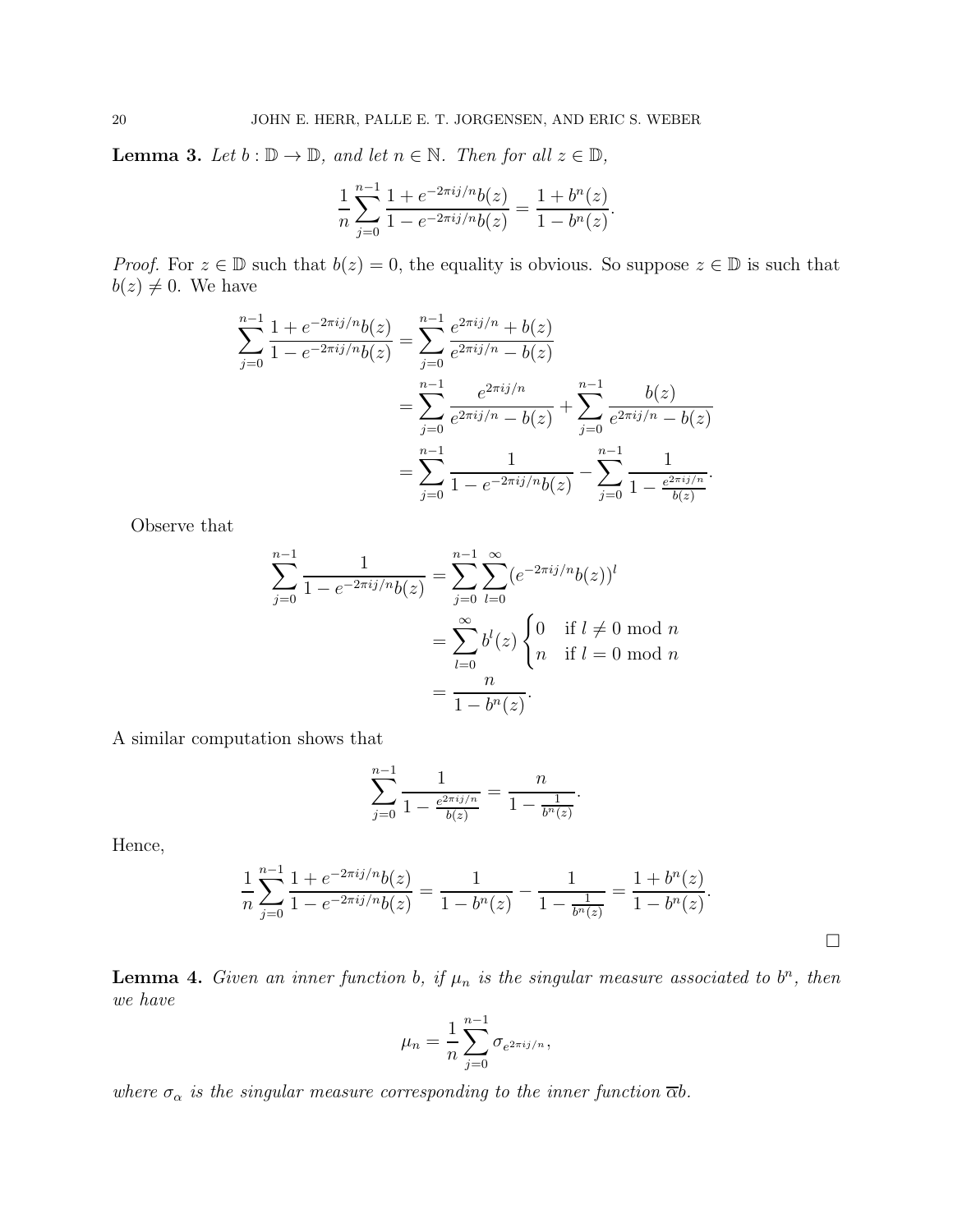Proof. By Lemma [3,](#page-19-0) we have

$$
\operatorname{Re}\left(\frac{1+b^{n}(z)}{1-b^{n}(z)}\right) = \operatorname{Re}\left(\frac{1}{n}\sum_{j=0}^{n-1}\frac{1+e^{-2\pi i j/n}b(z)}{1-e^{-2\pi i j/n}b(z)}\right)
$$

$$
= \frac{1}{n}\sum_{j=0}^{n-1}\operatorname{Re}\left(\frac{1+e^{-2\pi i j/n}b(z)}{1-e^{-2\pi i j/n}b(z)}\right)
$$

$$
= \frac{1}{n}\sum_{j=0}^{n}\int_{0}^{1}\frac{1+|z|^{2}}{|z-\xi|^{2}}d\sigma_{e^{2\pi i j/n}}(\xi)
$$

$$
= \int_{0}^{1}\frac{1+|z|^{2}}{|z-\xi|^{2}}d\left[\frac{1}{n}\sum_{j=0}^{n-1}\sigma_{e^{2\pi i j/n}}\right](\xi)
$$

This shows that  $\frac{1}{n}\sum_{j=0}^{n-1}\sigma_{e^{2\pi i j/n}}$  is the singular measure corresponding to the inner function  $b^n$  via the Herglotz representation theorem, which completes the proof.  $\square$ 

**Theorem 7.** Let  $K_z(w)$  be a positive matrix and let b be an inner function. Let m, n, and q be positive integers such that  $n = qm$ . Let

$$
\rho=\frac{q}{(q-1)n}\sum_{\substack{j=0\\ q \nmid j}}^{n-1} \sigma_{e^{2\pi ij/m}}.
$$

If two of the measures  $\mu_m$ ,  $\mu_n$ , and  $\rho$  are in  $\mathcal{M}(K)$ , then so is the third.

Proof. By Lemma [4,](#page-19-1) we have

$$
\mu_n = \frac{1}{n} \left( \sum_{\substack{j=0 \ j=0}}^{n-1} \sigma_{e^{2\pi i j/(qm)}} + \sum_{\substack{j=0 \ j=0}}^{n-1} \sigma_{e^{2\pi i j/n}} \right)
$$

$$
= \frac{1}{n} \left( \sum_{\substack{j=0 \ j=0}}^{m-1} \sigma_{e^{2\pi i j/m}} + \sum_{\substack{j=0 \ q \nmid j}}^{n-1} \sigma_{e^{2\pi i j/n}} \right)
$$

$$
= \frac{1}{q} \mu_m + \frac{q-1}{q} \rho.
$$

So, each of the measures  $\mu_n$ ,  $\mu_m$ , and  $\rho$  is in the affine hull of the other two.

Recall that the Clark measures  $\{\sigma_{\alpha} : \alpha \in \mathbb{T}\}\$  are mutually singular [\[15\]](#page-21-10). It follows that  $\mu_m$ and  $\rho$ , since they are sums of Clark measures that do not share a common Clark measure, are mutually singular. Hence, if  $\rho = \rho_a + \rho_s$  is the Lebesgue decomposition of  $\rho$  with respect to  $\mu_m$ , we must have  $\rho_a = 0$ , and hence  $\frac{d\rho_a}{d\mu_m} = 0$ .

So the Radon-Nikodym derivative of the part of  $\rho$  absolutely continuous to  $\mu_m$  is bounded. Furthermore, it is clear that  $\mu_m$  and  $\rho$  are absolutely continuous with respect to  $\mu_n$  with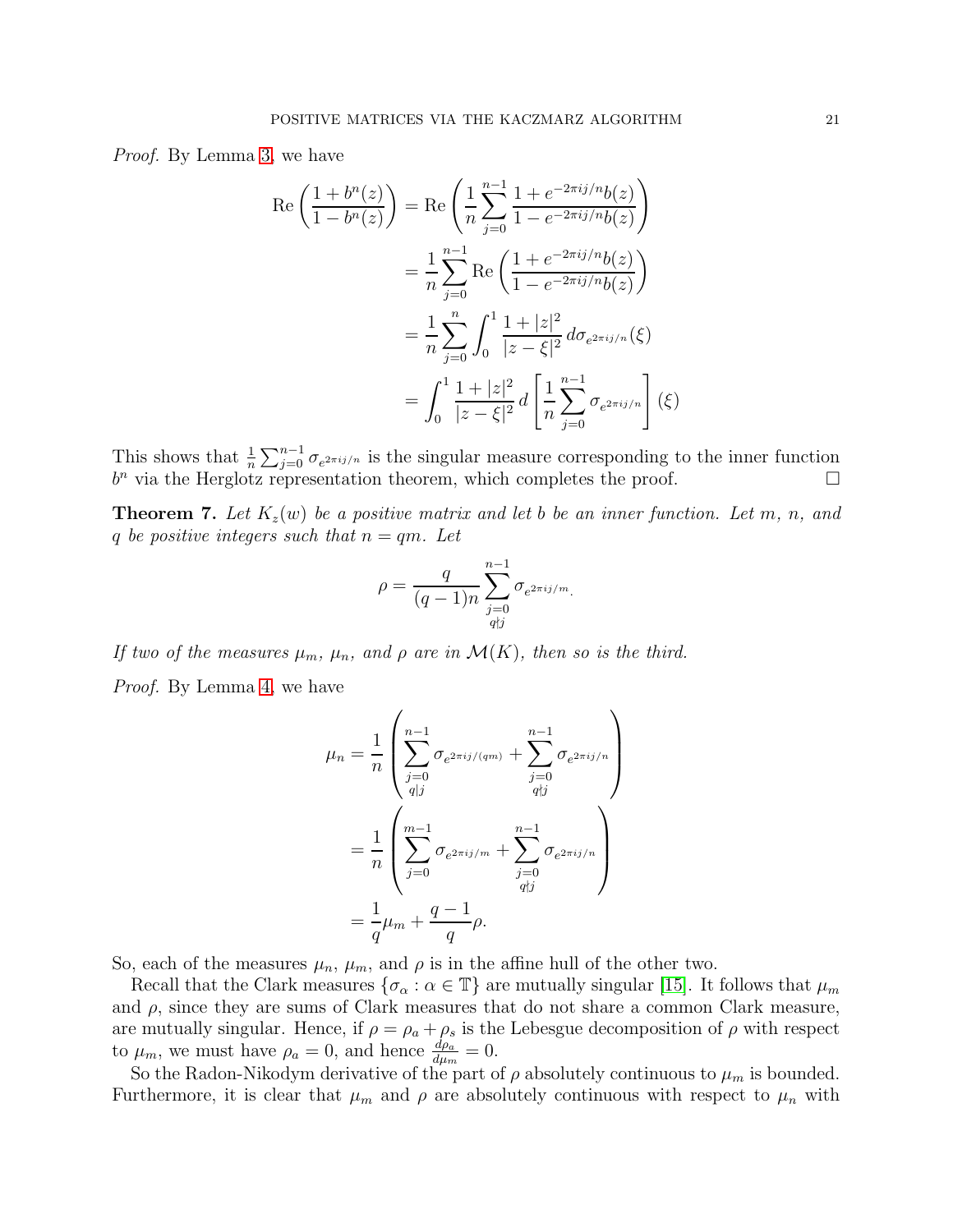respective Radon-Nikodym derivatives  $\frac{d\mu_m}{d\mu_n} \equiv \frac{1}{q}$  $\frac{1}{q}$  and  $\frac{d\rho}{d\mu_n} \equiv \frac{q-1}{q}$  $\frac{-1}{q}$ . Therefore, by Lemma [2,](#page-17-0) if two of the three measures are in  $\mathcal{M}(K)$ , so is the third.

#### **REFERENCES**

- <span id="page-21-6"></span>[1] Daniel Alpay, Aad Dijksma, and Dan Volok. Schur multipliers and de Branges-Rovnyak spaces: the multiscale case. *J. Operator Theory*, 61(1):87–118, 2009.
- [2] Daniel Alpay, Simeon Reich, and David Shoikhet. Rigidity theorems, boundary interpolation and reproducing kernels for generalized Schur functions. *Comput. Methods Funct. Theory*, 9(2):347–364, 2009.
- <span id="page-21-8"></span><span id="page-21-3"></span>[3] N. Aronszajn. Theory of reproducing kernels. *Trans. Amer. Math. Soc.*, 68:337–404, 1950.
- <span id="page-21-5"></span>[4] Douglas N. Clark. One dimensional perturbations of restricted shifts. *J. Analyse Math.*, 25:169–191, 1972.
- <span id="page-21-4"></span>[5] Louis de Branges and James Rovnyak. *Square summable power series*. Holt, Rinehart and Winston, New York-Toronto, Ont.-London, 1966.
- <span id="page-21-1"></span>[6] R. J. Duffin and A. C. Schaeffer. A class of nonharmonic Fourier series. *Trans. Amer. Math. Soc.*, 72:341–366, 1952.
- [7] Dorin Ervin Dutkay and Palle E. T. Jorgensen. Affine fractals as boundaries and their harmonic analysis. *Proc. Amer. Math. Soc.*, 139(9):3291–3305, 2011.
- <span id="page-21-11"></span><span id="page-21-0"></span>[8] John Herr and Eric Weber. Fourier Series for Singular Measures. 2015.
- [9] Palle E. T. Jorgensen and Steen Pedersen. Dense analytic subspaces in fractal  $L^2$ -spaces. *J. Anal. Math.*, 75:185–228, 1998.
- <span id="page-21-12"></span>[10] Stefan Kaczmarz. Angen¨aherte aufl¨osung von systemen linearer gleichungen. *Bulletin International de l'Acad´emie Plonaise des Sciences et des Lettres. Classe des Sciences Math´ematiques et Naturelles. S´erie A. Sciences Math´ematiques*, 35:355–357, 1937.
- <span id="page-21-13"></span>[11] Stanisław Kwapień and Jan Mycielski. On the Kaczmarz algorithm of approximation in infinitedimensional spaces. *Studia Math.*, 148(1):75–86, 2001.
- <span id="page-21-17"></span>[12] T. L. Lance and M. I. Stessin. Multiplication invariant subspaces of Hardy spaces. *Canad. J. Math.*, 49(1):100–118, 1997.
- <span id="page-21-16"></span>[13] A. G. Miamee and M. Pourahmadi. Wold decomposition, prediction and parameterization of stationary processes with infinite variance. *Probab. Theory Related Fields*, 79(1):145–164, 1988.
- <span id="page-21-10"></span>[14] Edward Nelson. Kernel functions and eigenfunction expansions. *Duke Math. J.*, 25:15–27, 1957.
- [15] A. G. Poltoratski˘ı. Boundary behavior of pseudocontinuable functions. *Algebra i Analiz*, 5(2):189–210, 1993. English translation in St. Petersburg Math. 5:2 (1994): 389–406.
- <span id="page-21-9"></span>[16] Donald Sarason. Function theory and de Branges's spaces. In *Operator theory: operator algebras and applications, Part 1 (Durham, NH, 1988)*, volume 51 of *Proc. Sympos. Pure Math.*, pages 495–502. Amer. Math. Soc., Providence, RI, 1990.
- <span id="page-21-7"></span>[17] Donald Sarason. *Sub-Hardy Hilbert spaces in the unit disk*. University of Arkansas Lecture Notes in the Mathematical Sciences, 10. John Wiley & Sons, Inc., New York, 1994. A Wiley-Interscience Publication.
- <span id="page-21-18"></span>[18] M. I. Stessin. Wold decomposition of the Hardy space and Blaschke products similar to a contraction. *Colloq. Math.*, 81(2):271–284, 1999.
- <span id="page-21-2"></span>[19] Robert S. Strichartz. Mock Fourier series and transforms associated with certain Cantor measures. *J. Anal. Math.*, 81:209–238, 2000.
- <span id="page-21-15"></span><span id="page-21-14"></span>[20] Robert S. Strichartz. Convergence of mock Fourier series. *J. Anal. Math.*, 99:333–353, 2006.
- [21] Herman Wold. *A study in the analysis of stationary time series*. Almqvist and Wiksell, Stockholm, 1954. 2d ed, With an appendix by Peter Whittle.